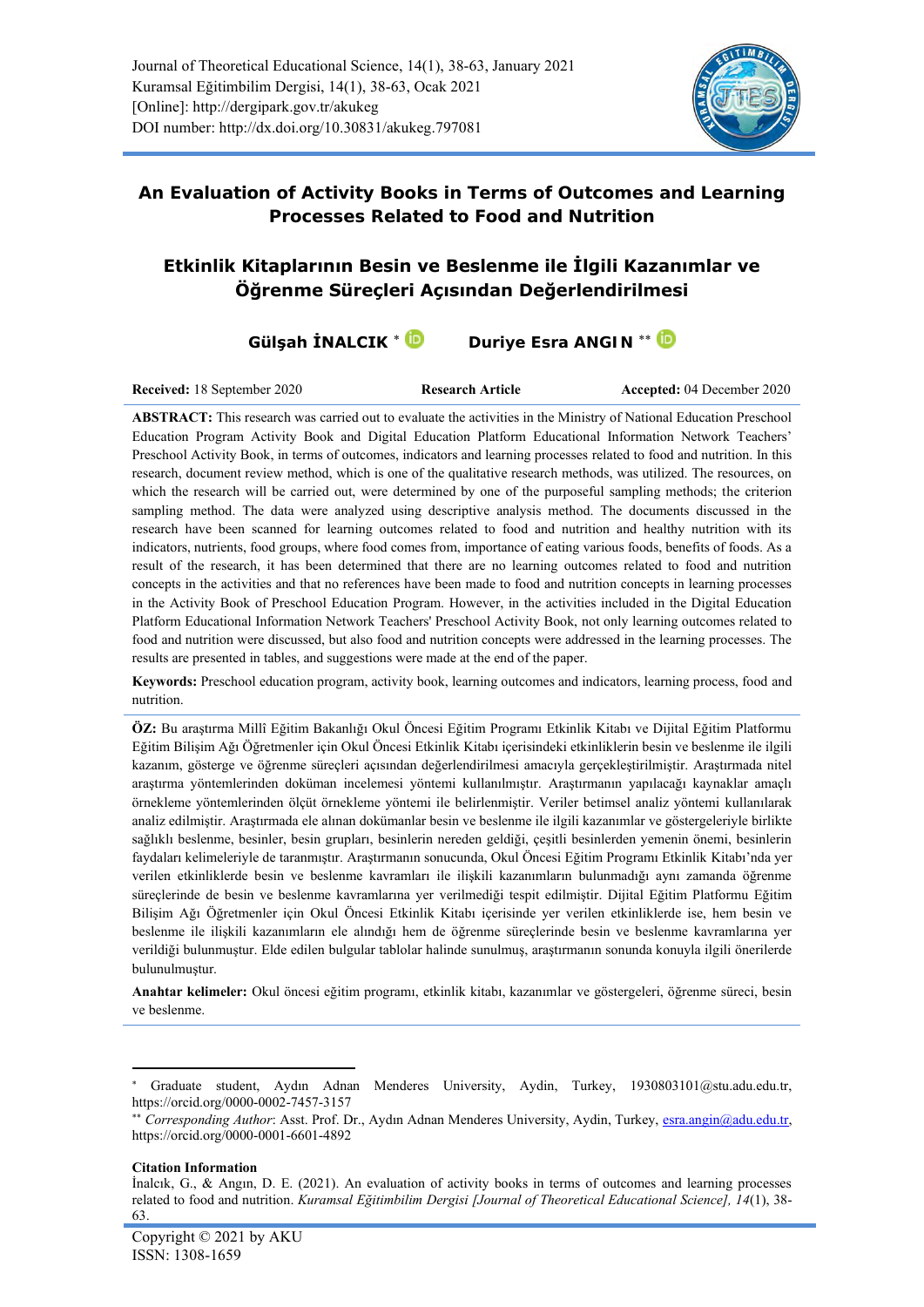In order to continue living in a quality way, it is necessary to be physically, mentally and socially healthy and to know the factors affecting health well. Examining the factors affecting health, it is stated that the effect of nutrition is high; and considering reasons of diseases except for infections and accidents, the effect of factors except for nutrition is almost 10% (Tayar, Korkmaz, & Özkeleş, 2017). The World Health Organization [WHO] states that 38.3 million children under 60 months are overweight/obese, and this figure is almost 50 times (49.6) more among adults. Moreover, considering death reasons for children under 60 months, it was stated that 45% of these reasons are related to nutrition (WHO, 2020). Nutrition is an important concept in terms of its effects on individual's health as well as on society and country's economy. (Food and Agriculture Organization of the United Nations, 2005a; Türkiye Beslenme Rehberi [TÜBER], 2016).

Nutritional behaviour is a process that begins in the mother's womb and continues throughout our lives. It is necessary to be careful about the nutrition, beginning from the pregnancy period and to support the nutrition of the child according to the development and needs of the child in the postnatal period (Merdol, 2008). Considering that the habits acquired in the first years of life develop behaviours in later ages; it is stated that adequate and balanced nutrition and healthy eating habits should be acquired at an early age (T.C. Halk Sağlığı Genel Müdürlüğü, 2020b). For this reason, it is important to pay attention to the factors that affect nutritional behaviour. Nutritional behaviour of children; is affected by factors such as cultural factors, the number of family members, whether the family has received nutritional education or not, their attitudes during nutrition, their professions, their financial means and spendings on food, their meal planning, the child's age, food preferences and gender (Al-Hussein  $\&$ Kano, 2018; Hu et al., 2008; Köroğlu, 2009; Küçükkömürler, 2015; Merdol, 2008; Ünver, 2004). In cases where factors affecting nutritional behaviour are not taken into consideration, it can be said that these factors pave the way for inadequate and unbalanced nutrition and for the formation of nutritional problems.

We can notice nutritional problems in children; as a lack of appetite, choice of food, excessive food consumption, not following meals, not being able to eat/not eating alone and wrong food choices. Nutritional problems pave the way for extreme meagreness or obesity, vitamin deficiencies, tooth decay, constipation or diarrhea, blood pressure, diabetes, heart and infectious diseases; for situations such as fatigue, restlessness, irritability, attention deficit and learning difficulties (Food and Agriculture Organization of the United Nations, 2005a; Karaoğlu & Samur, 2017; Marotz, 2012). In the Nutrition and Health Survey Turkey (T.C. Sağlık Bakanlığı, 2014), it is stated that children in our country, aged 0-60 months, have chronic diseases such as growth and development retardation, iron deficiency anemia and rickets. It is also stated that when children cannot be fed adequately in a balanced way in mother's womb and postnatal period their development and growth slow down and their mental development is negatively affected (Başkale, 2010; Merdol, 2008). Benton (2008) stated that when the cognitive development is undernourished in a critical period, its effects can be permanent. Considering the diseases and problems caused by nutrition, the importance of gaining the right nutritional habit in the early period is understood.

The preschool period is an important period for the formation of adequate and balanced nutritional habits (TÜBER, 2016). Confront healthy growth in a holistic sense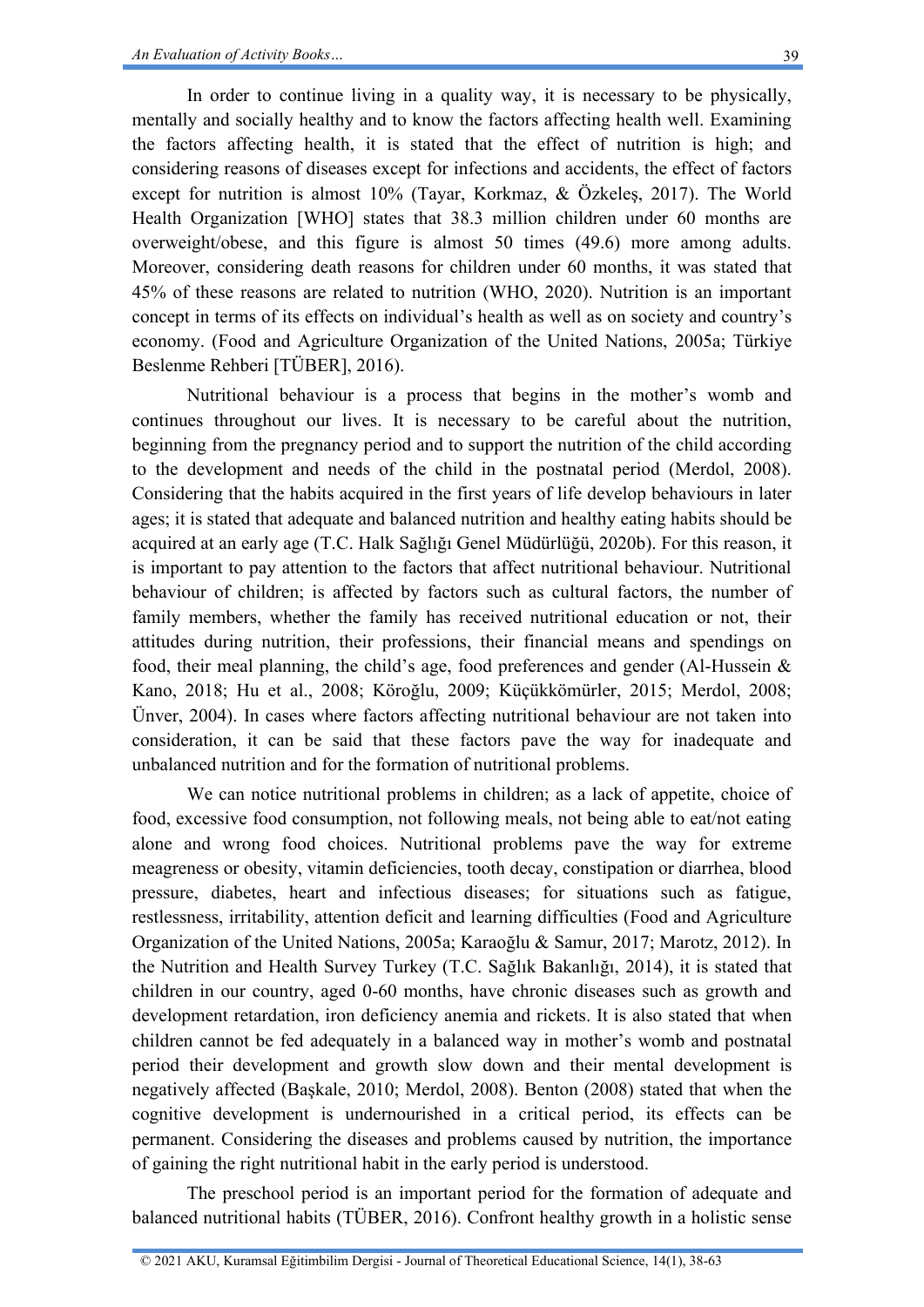and gaining sufficient and balanced nutritional habits for development, offering rich learning opportunities and possibilities as particularly important issues. Children start to acquire adequate and balanced nutrition habits in the family. It is important that parents are the right role models for children with their eating habits. It is necessary to sit at the table together, to pay attention not to deal with different situations during meals and not to differentiate between meals, to use positive statements about foods, to prefer healthy foods and taking care to have foods from each food group in meals (Karaoğlu & Samur, 2017; Merdol, 2008; Okul Öncesi ve Okul Çağı Çocuklara Yönelik Beslenme Önerileri ve Menü Programları, 2013). When children start school; both the nutritional behaviour of teachers and being the right model for children and the offered activities as well are important (Carraway-Stage et al., 2014; Dazeley & Houston-Price, 2015; Kabacık & Gül, 2016; Özcan, 2019). Considering that mealtimes are important while giving children the habit of sufficient and balanced nutrition, it is also stated that it's important for institutions and teachers to pay attention to sufficient time at mealtimes and to consume their meals with children (Healthy Eating Guidelines, 2004). However, the types and contents of activities offered to children through the curriculum also appear to us as an important title. As with all other titles, the Nutrition Education title is also included in the Preschool Education Curriculum in order to carry out a planned, high quality and inclusive education. In our country, it is desired to give children the importance of adequate and balanced nutrition via the Ministry of National Education (MoNE) Preschool Education Program (MEB, 2013a). And when we take a look at the Preschool Curricula in different countries; in the aims of the Hong Kong Preschool Education curriculum, it is stated that it should be supported that children acquire good habits and that they are healthy. And in line with this purpose, children are expected to gain self-care skills and to adopt a healthy lifestyle and continue in the following periods (Curriculum Development Council, 2017). In Romania's early childhood education curriculum, children in 0-3 age group are expected to know edible and nonedible food, and in 3-6 age group they are expected to apply some basic principles regarding having a healthy diet. It is seen that the theme "Who we are" in the curriculum includes our body, our own and family health (Curriculum Pentru Educatia Timpurie Romania, 2019). In the Swedish Preschool Curriculum, physical activity is also emphasized along with a healthy diet and lifestyle and the understanding of the importance of taking care of children's health is aimed (Skolverket, 2020). In the Korean Preschool Education Curriculum, developing correct eating habits, creating healthy living habits and preventing diseases are included under the title of Health (Proclamation of the Ministry of Education and Human Resources Development, 2007). An educational project called "Ackerheldenmachen Schule-Farm heroes go to school" has been carried out to inform children about health and nutrition in Germany and Australia since 2013. In the scope of this project, children and young people are given the opportunity to experience growing organic vegetables (Ackerhelden, 2020). In the USA, we can notice the MyPlate Curriculum developed by the Ministry of Agriculture to support Nutrition Education. Discover MyPlate offers a free access set for teachers in Preschool Nutrition Education. The set includes resources such as activity suggestions, teacher guide, curriculum, meal cards and mini books (USDA Food and Nutrition Service, 2020). Within the framework of Leonardo Da Vinci Project, Turkey, Germany, Austria, Latvia and Romania have developed a nutrition guide for early childhood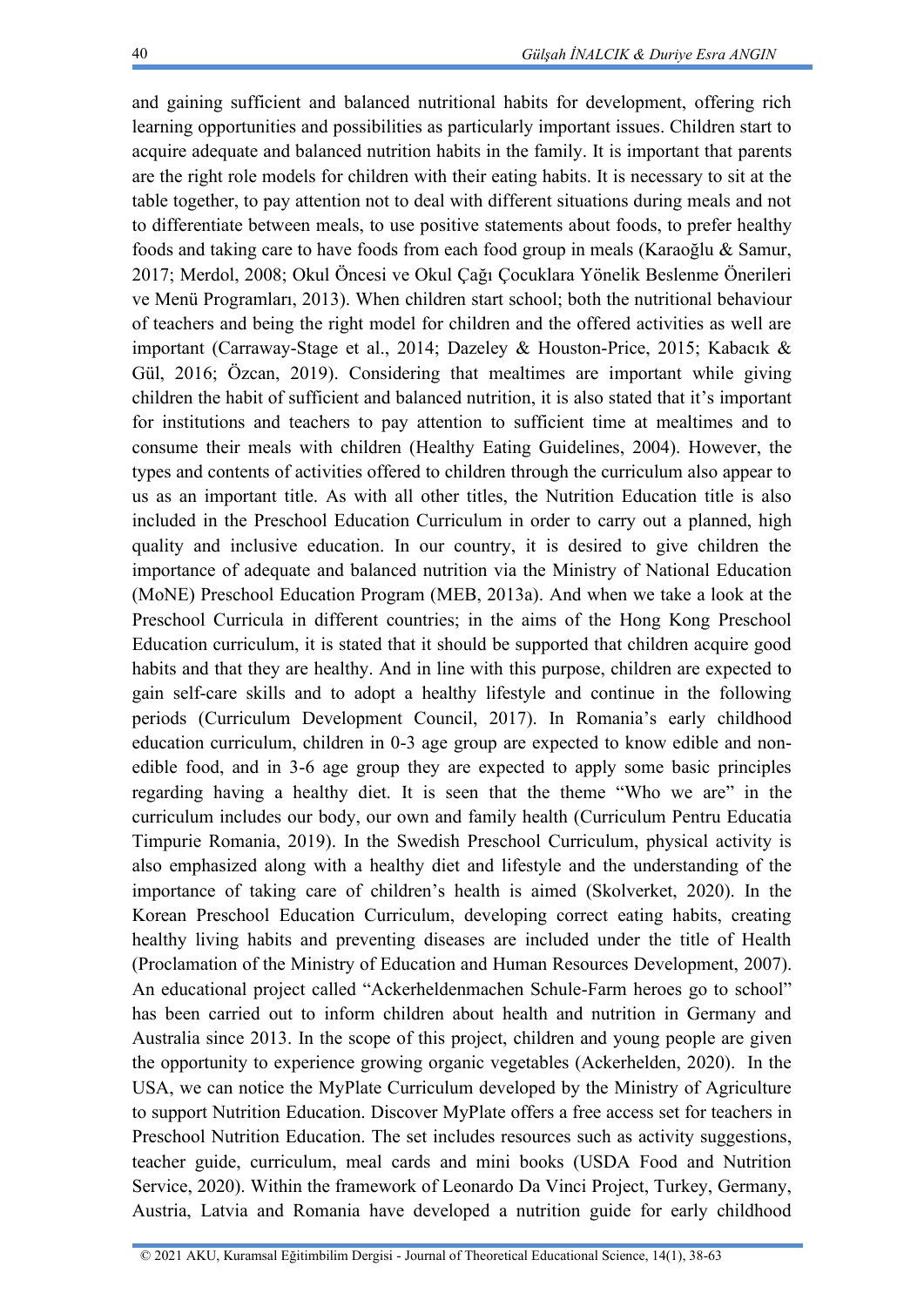active stakeholders. This guide mentions issues such as importance of nutrition, attitudes of pre-school teachers towards nutrition education, learning objectives and activity samples (Angın, Aktaş, & Cebirbay, 2015).

Considering that education provides behavioural change in individuals; including concepts related to nutrition in the education process is important in terms of increasing the knowledge level of nutrition and gaining a healthy eating habit. When the studies on nutrition education are examined, the results of the nutrition education given to children show that; nutritional behaviours were positively affected, the consumption of healthy foods such as vegetables, fruits, milk and dairy products, adequate and balanced nutrition habits, the rate of regular meals, the level of nutritional knowledge and healthy snack choices have increased, the consumption of junk food and packaged food decreased (Alay, 2019; Başkale, 2010; Franciscato et al., 2019; Hu et al., 2008; Matvienko, 2007; Ünver, 2004). At the same time, when looking at the two studies done by Kerkez (2018) and Ocak, Duban, and Yağıcı (2016), it was concluded that children; know food but do not know whether they are healthy or not, have a lack of knowledge about adequate and balanced nutrition and define nutrition as "eating".

Nutrition education in early childhood period can be defined as pre-planned, theory-based and partners involved educational activities in which appropriate educational methods are employed to make desired changes in the behaviors of children with regard to foods, healthy nutrition and food choice. There are many factors for nutrition education, which aims to help children develop and sustain healthy nutrition behaviors, to be successful. The most important factors are the family, effective education programs and the teacher (Aktaş & Angın, 2015).

As can be understood from the studies conducted, children have a lack of knowledge about the concept of nutrition. It is thought that in order to prevent this situation, nutrition education should be given to children and it should be supported by activities conducted in the classroom. While gaining healthy eating habits, it is important to provide nutritional training and activities appropriate to the age groups, developmental levels, individual differences, environmental conditions and culture of children. Activities; can include tales, books, dramas, case studies, culinary activities and can be given with an interdisciplinary approach (Karaoğlu & Samur, 2017). It is also necessary to establish effective communication and cooperation between school and home in order to create nutritional behaviour changes in children (Marotz, 2012). When studies about nutrition in the preschool period are examined in general, it is seen that the effects of various nutrition education given to the family or the child (Aktaç, 2016; Aytekin, 2013; Obalı, 2009; Şenturan, 2017; Whiteley & Matwiejczyk, 2015), the comparison of nutritional characteristics of children in different institutions (Akar, 2006; Kobak & Pek, 2015), the factors affecting children's nutritional behaviour (Al-Hussein & Kano, 2018; Köroğlu, 2009), nutritional habits (Oğuz, 2011) and perceptions (Uzakgiden, 2015), views, knowledge levels and practices on child nutrition of teachers and families (Liu et al., 2018; Tepe, 2010) are being investigated.

Considering that the education of children starts in the family and continues in schools, presenting concepts and contents of food and nutrition to children in applications in schools is thought to be important for children to positively affect their healthy food choices, increase their nutritional knowledge, gain healthy eating habits and acquire skills that they can apply throughout their lives. Behavioural changes desired to occur in children in preschool education institutions are offered to children through activities. The activities are prepared in line with the outcomes and indicators of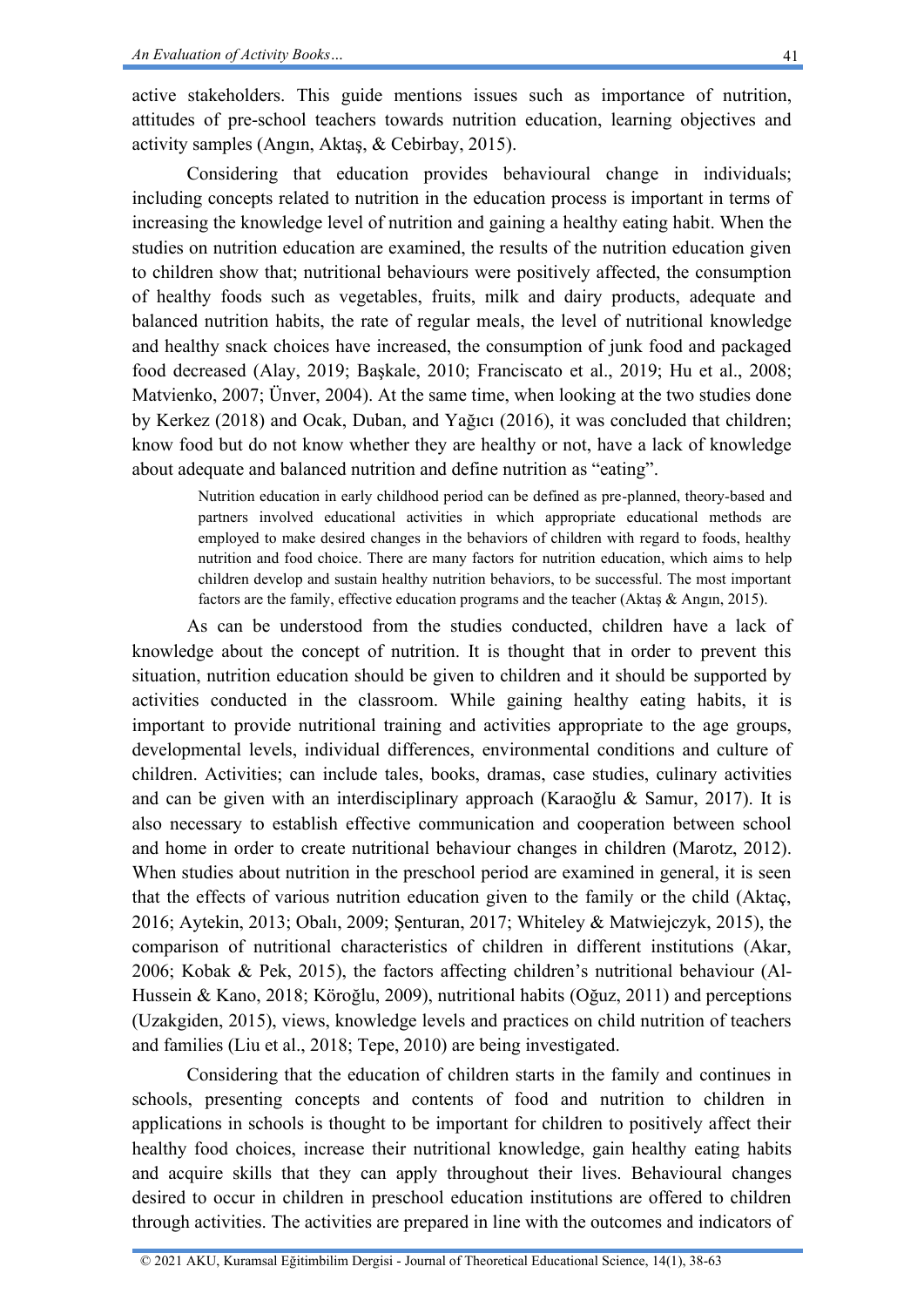the MoNE Preschool Education Program (PEP) (MEB, 2013a). Two books have been prepared by the MoNE in order to guide teachers while preparing activities. The first of these books which was prepared and published in 2013 with the PEP is named as "MoNE Preschool Education Program Activity Book (PEPAB) (MEB, 2013b)", the second book which was prepared in 2018 is called "MoNE Digital Education Platform Educational Information Network (DEPEIN) Preschool Activity Book for Teachers (PABFT)". When studies on activity books which are prepared for teachers of the PEP and preschool teachers are examined, it is seen that the studies contain program such as neurodevelopment (Aydın, Madi, Alpanda, & Sazcı, 2012), development of musical skills (Kandır & Türkoğlu, 2015), children's rights (Musaoğlu, 2012), health (Sönmez & Seyhan, 2016), character education (Kocalar, 2019), examination in terms of 21stcentury skills (Tuğluk & Özkan, 2019) and that the PEPAB studies contain such as examination in terms of phonological awareness (Kartal & Güner, 2017). Looking at the studies that examine whether early childhood education programs include concepts related to food and nutrition or not; we can notice that the preschool curriculum in various provinces of Canada (Lynch, 2014) and Romania (Ilaş, 2015), the primary school curriculum in South Africa are evaluated with questionnaires (Nguyen, de Villiers, Fourie, Bourne, & Hendricks, 2013) and we can notice studies which are examining the Australian New South Wales Primary Education Curriculum and teaching practices (de Vlieger, Riley, Miller, Collins, & Bucher, 2018). Looking at the studies conducted in our country; we have reached the study carried out by Aktaş (2011) about concepts related to food and nutrition, ability, learning outcome, activity examples and sub-discipline acquisitions of the primary education 1-3grade Life Science curriculum. At the end of the study, it was found that there are concepts related to food and nutrition within three themes. It was also stated that food and nutritional gains and efficacy contents were included in the 1-3. grade Life Science curriculum should be renewed depending on the developments in food technology and nutrition science. At the same time, it has been determined that there hasn't been conducted any study which discusses food and nutritional outcomes and indicators of the (PEP). No research has been found on the PABFT (2018). The fact that the examination of the program in terms of containing the concepts of food and nutrition is not carried out at the basic education level and is not examined in the preschool period, which is a critical period in the formation of behaviours and knowledge, drew the attention to the gap in the literature and formed the basis for this research.

Considering all of this, based on the question "Are food and nutritional contents included in the learning processes of learning outcome, indicators and activities related to food and nutrition in the activities of the PEPAB (MEB, 2013b) and the PABFT (2018)?", the answers of the following questions have been sought in this study:

- 1. Are there any learning outcomes and indicators related to food and nutrition in the activities of the PEPAB (MEB, 2013b) and the PABFT (2018)?
- 2. What are the food and nutrition-related themes in the learning process of the activities including the learning outcome and indicators about food and nutrition in the PEPAB (MEB, 2013b) and the PABFT (2018)?
- 3. What are the food and nutrition-related themes in the learning process of the activities which are not including the learning outcome and indicators about food and nutrition in the PEPAB (MEB, 2013b) and the PABFT (2018)?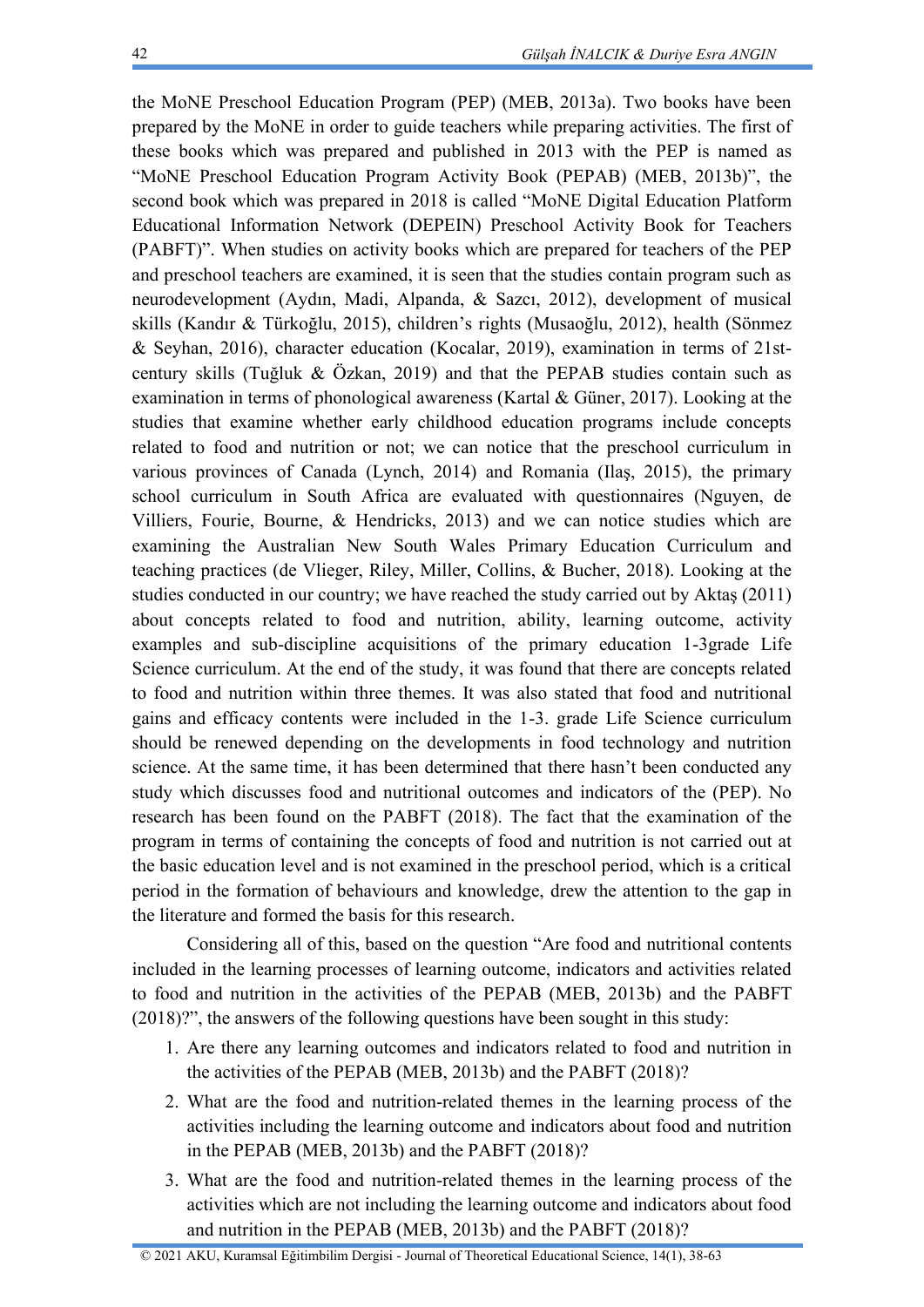#### **Method**

#### **Research Model**

The document analysis method, which is one of the qualitative research methods, was used in this research, which is aimed to examine the status of the concepts related to food and nutrition in the activities included in the PEPAB (MEB, 2013b) and the PABFT (2018). The document review method includes the analysis of written or visual materials such as films, videos, and photographs that contain information about the subject under investigation (Yildırım  $\&$  Simsek, 2016). In the research, a document review was carried out in order to examine the outcomes and indicators included in the program and activity books, which are written resources, and the concepts of food and nutrition in the activities.

### **Working Group**

The PEPAB (MEB, 2013b) and the PABFT (2018) form the working group of the study in order to examine the outcomes, the indicators and the learning processes related to food and nutrition. While creating the working group, it was determined as a criterion to examine the content offered to teachers by the MoNE and therefore, the criterion sampling method, one of the purposeful sampling types, was used.

**The PEPAB (MEB, 2013b).** The PEPAB was prepared within the scope of the "Preschool Education Strengthening Project" and was published in 2013. In the introduction part of the book, the tag of the activities including the name of the activity, the type of activity, age group and adaptation are given. There are a total of 40 activities for children in different month groups and consists of 94 pages. The activities created according to the outcomes, the indicators and the concepts in the PEP (MEB, 2013a) have been prepared to support teachers while creating their own activities. It was expressed that teachers should create their own activity pool and prepare their activities in advance by making use of this published activity book to support the development of children according to their needs. It is thought that the book will guide teachers to generate various ideas and enrich their activities.

**The PABFT (2018).** The PABFT was prepared and published in 2018 in order to guide and support teachers due to the importance of creating an activity pool, the feedbacks from institutions and the increase in ready-made plans that are not suitable for children (Eğitim Bilişim Ağı, 2020a). In the contents section of the book, the name of the activity, the content of the activity, its type, outcomes and indicators and page number are specified. The activities were not prepared for different age groups, and the age group was not specified. There are 341 activities in the book and it consists of 378 pages. The fact that the activities are planned as integrated activities in accordance with the basic principles of the PEP, that certain days and weeks are included, that activities that can be applied in different regions are included, that there has been paid attention to the equality in the distribution of the activity types and that it is child-centred are among the features of the book (Eğitim Bilişim Ağı, 2020b).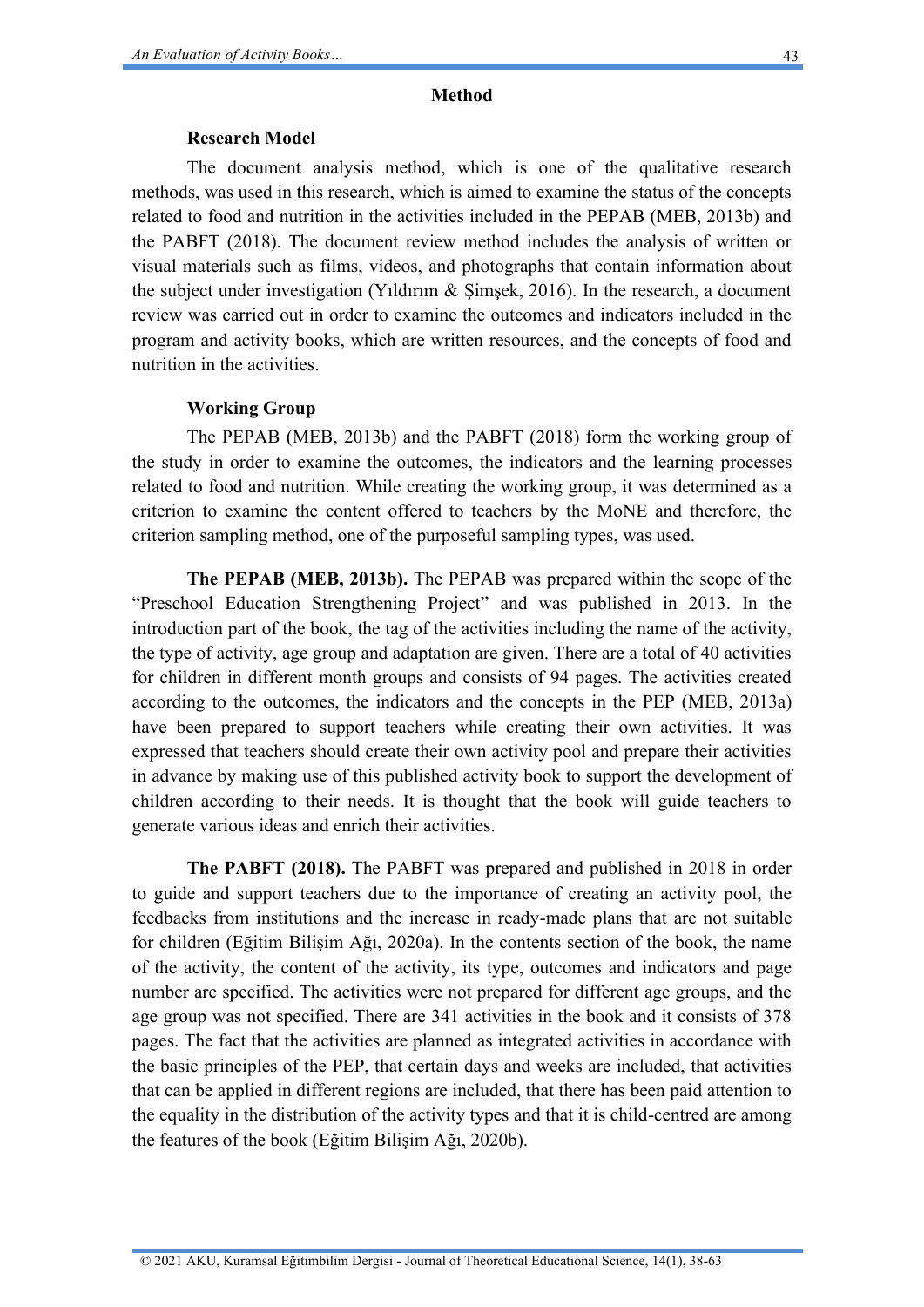## **Data Collection**

In line with the general purpose of the research, firstly the activity books, which are published by the MoNE and which are providing the basis for preschool teachers to prepare their activities, have been determined and the outcomes and indicators related to food and nutrition in the PEP (MEB, 2013a) have been confirmed. In the second stage, the status of food and nutrition-related outcomes and indicators in the activities of both PEPAB (MEB, 2013b) and PABFT (2018) was examined. In the third stage, the food and nutritional content of the learning process of the activities within PEPAB (MEB, 2013b) and PABFT (2018) in which the outcomes and indicators related to food and nutrition are included, were examined. In the fourth stage the food and nutritional contents of the learning processes in the activities within PEPAB (MEB, 2013b) and PABFT (2018) in which the outcomes and indicators related to food and nutrition were not represented in the activities, were examined.

## **Data Analysis**

In the research, the data were analysed with the descriptive analysis method. Descriptive analysis is the summarization and interpretation of data according to predetermined titles. This analysis method has four stages: creating a theme and processing the data accordingly, obtaining and interpreting the findings (Yıldırım & Şimşek, 2016).

The outcomes and the indicators related to food and nutrition were scanned in the activities within PEPAB (MEB, 2013b) and PABFT (2018). In order to determine food and nutritional content in learning processes, scanning has been performed again using the words healthy nutrition, adequate and balanced nutrition, the importance of nutrition, vegetables, fruits, food groups and foods, how the food is obtained (where it comes from and how it is grown), the importance of eating various foods. The scanning process was carried out twice by the researcher in order to avoid an overlooked concept. At the same time, the activities were scanned by two experts working in the field of Preschool Education using the same keywords. All activities in the activity book have been transferred to a table. The activities determined in the keywords were marked in which activity they took place.

## **Validity and Reliability**

The methods of ensuring validity and reliability in qualitative researches are quite different from quantitative researches. Erlandson et al. (1993) stated that the concept of internal validity is used as credibility, the concept of external validity as transmissibility and the concept of external reliability as confirmatory (As cited in Yildirim & Simsek, 2016). After the analysis conducted by the researcher to ensure credibility, the documents were also evaluated by two different researchers who are experts in the field of preschool education. It has been seen that the analysis of the expert and the analysis made by the researcher are consistent with each other. It is stated that detailed description and the sampling method are important in qualitative research to obtain transmissibility (Başkale, 2016). In the research, the detailed presentation of the findings and the research process and the fact that the sampling method is one of the purposeful sampling methods, increase the transmissibility. For verifiability, the data obtained in the research are stored so that another expert can also review it.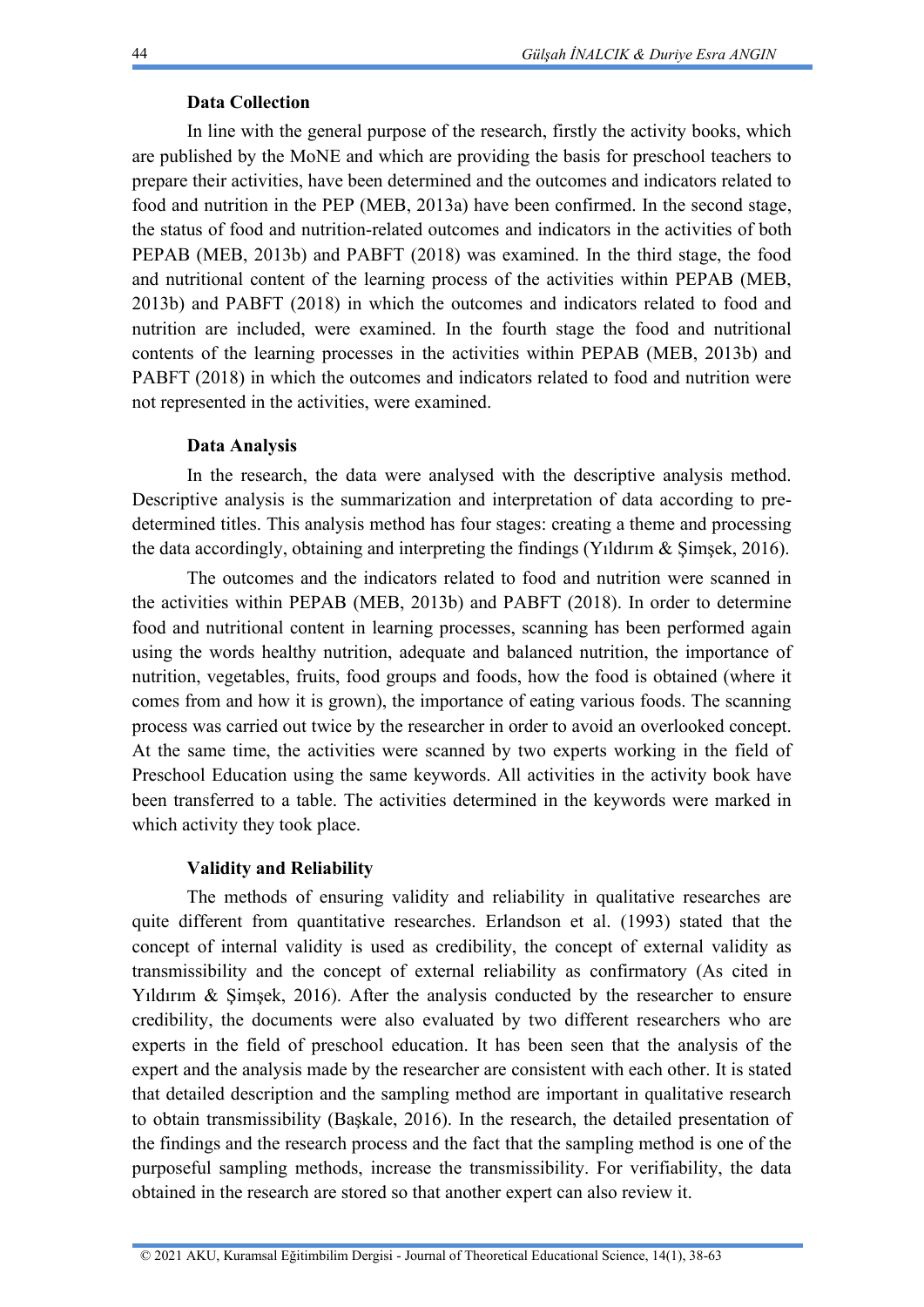### **Ethical Statement**

There is no ethics committee report for the research, as the data in the research is obtained from the documents. However, during the research the reporting was carried out objectively and findings were presented clearly without alteration. In the process of the data analyze, the necessary sensitivity was shown. Activity books determined for analysis and other sources were definitely referenced.

### **Findings**

The behaviours expected to be acquired by children about food and nutrition in the PEP (MEB, 2013a); are expressed as adequate and balanced nutrition, eating and drinking food and drinks in sufficient quantities, eating at mealtimes, avoiding food and drinks that negatively affect health, being healthy and paying attention to good manners while eating food and using appropriate tools and equipment during nutrition. In Table 1, Outcomes and indicators regarding food and nutrition in the field of self-care skills in the PEP (MEB, 2013a) are given.

### Table 1

*Outcomes and Indicators Regarding Food and Nutrition Specified in the PEP (MEB, 2013a)*

#### Self-Care Skills

Outcome 4: Has adequate and balanced nutrition. *(Indicators: Eats/drinks enough food and drink. Makes an effort to eat at mealtimes. Avoids eating/drinking foods and drinks that negatively affect health. Pays attention to health and manners while eating food.)*

Outcome 6: Uses the necessary tools and equipment for the daily life skills. *(Indicators: Uses appropriate tools and equipment during nutrition.)*

Outcome 8: Takes measures regarding health. *(Indicators: Tells what to do to protect health. Describes the consequences that can occur when not paying attention to health. Does what it takes to protect health.)*

When the outcomes and indicators in the PEP (MEB, 2013a) are examined, it is seen that three outcomes and eight indicators related to food and nutrition are under the title of self-care skills. The self-care skills outcome 4 includes "Has adequate and balanced nutrition" and the indicators "Eats/drinks enough food and drink", "Makes an effort to eat at mealtimes", "Avoids eating/drinking foods and drinks that negatively affect health", and "Pays attention to health and manners while eating food". Outcome 6, includes "Uses the necessary tools and materials for the daily life skills", although there are three indicators under this outcome, only the indicator "Uses appropriate tools and equipment during nutrition" has been noticed to be related to food and nutrition. Outcome 8 includes "Takes measures regarding health" and the indicators "Tells what to do to protect health", "Describes the consequences that can occur when is not paying attention to health", and "Does what it takes to protect health" but there is no clear statement about food and nutrition. In the study outcome 8, were also examined, considering the need to pay attention to factors such as sufficient and balanced nutrition of the individual to protect our health, being aware of the importance of nutrition and sleep patterns.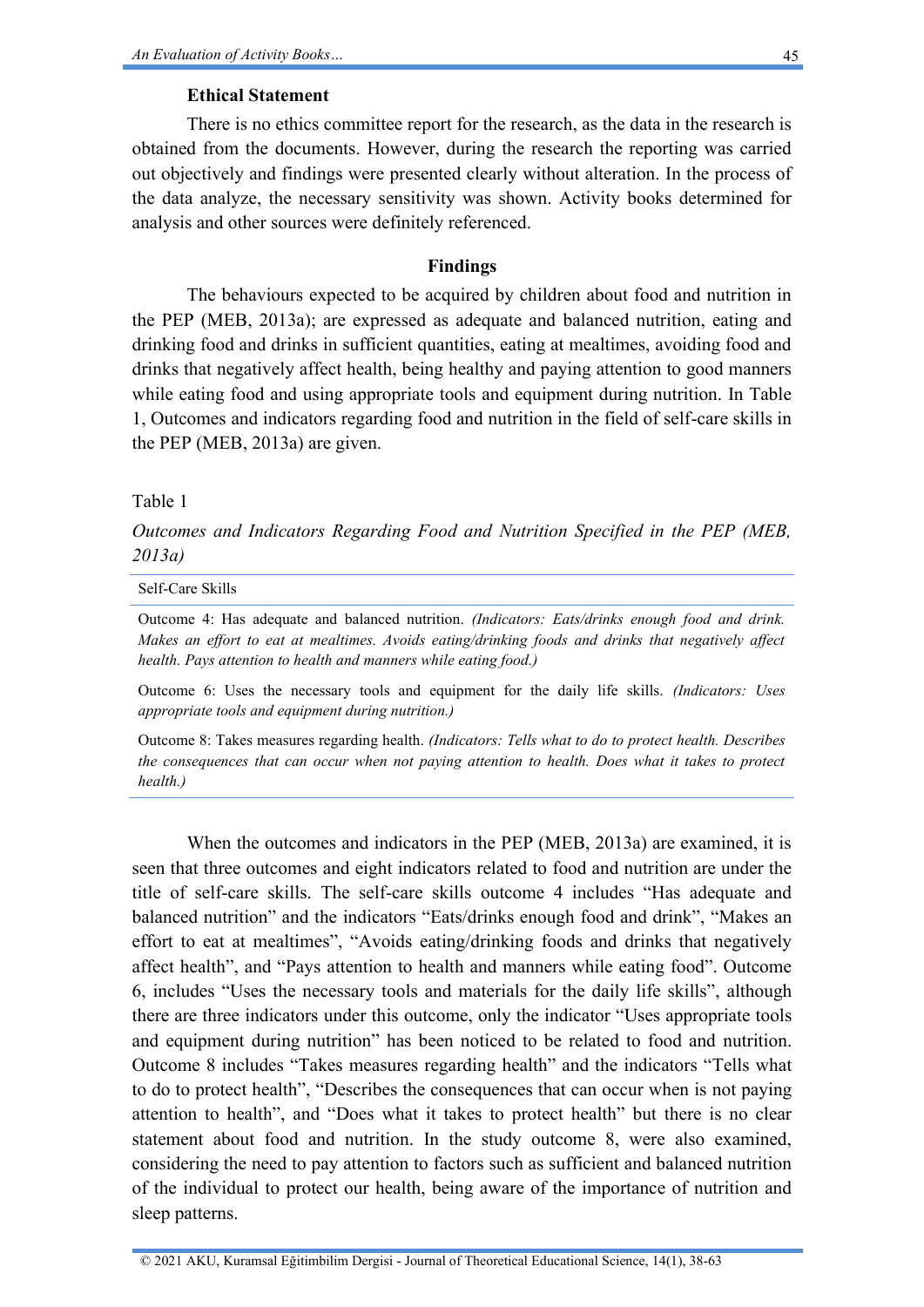## **PEPAB (MEB, 2013b) and PABFT (2018): Investigation of the Status of Outcomes and Indicators Related to Food and Nutrition in Activities**

There are 40 activities in the PEPAB (MEB, 2013b) and 341 activities in the PABFT (2018). Among the activities in PEBAP, it was determined that none of the outcomes and indicators (Outcome 4, 6, 8) related to food and nutrition discussed in the field of self-care skills in Table 1 were not included. Also, it was determined that the outcomes and indicators (Outcome 4, 6, 8) related to food and nutrition presented in the field of self-care skills took place in 15 activities in the PABFT and these activities are shown in Table 2.

Table 2

| <b>Activity Name</b>                    | Outcomes and Indicators Taking Place                                                                                                                                                                   |
|-----------------------------------------|--------------------------------------------------------------------------------------------------------------------------------------------------------------------------------------------------------|
| I am Eating Balanced, Thank You         | Outcome 4: Has adequate and balanced nutrition. (Indicators:<br>Eats/drinks enough food and drink. Makes an effort to eat at<br>mealtimes.)                                                            |
| Fruit Salad                             | Outcome 4: Has adequate and balanced nutrition. (Indicators:<br>Avoids eating/drinking foods and drinks that negatively affect<br>health.)                                                             |
|                                         | Outcome 6: Uses the necessary tools and materials for the daily<br>life skills. (Indicators: Uses appropriate tools and equipment<br>during nutrition.)                                                |
| Five Soup                               | Outcome 4: Has adequate and balanced nutrition. (Indicators:<br>Eats/drinks enough food and drink. Makes an effort to eat at<br>mealtimes. Pays attention to health and manners while eating<br>food.) |
|                                         | Outcome 6: Uses the necessary tools and materials for the daily<br>life skills. (Indicators: Uses appropriate tools and equipment<br>during nutrition.)                                                |
| The Speed of My Heart                   | Outcome 4: Has adequate and balanced nutrition. (Indicators:<br>Avoids eating/drinking foods and drinks that negatively affect<br>health.)                                                             |
| Let's Squeeze an Orange                 | Outcome 4: Has adequate and balanced nutrition. (Indicators:<br>Avoids eating/drinking foods and drinks that negatively affect<br>health.)                                                             |
| Dental Health                           | Outcome 8: Takes measures regarding health. (Indicators: Tells<br>what to do to protect health. Describes the consequences that<br>can occur when is not paying attention to health.)                  |
| I Brush My Teeth                        | Outcome 8: Takes measures regarding health. (Indicators: Tells<br>what to do to protect health. Describes the consequences that<br>can occur when is not paying attention to health.)                  |
| I Wash My Hands, I Protect My<br>Health | Outcome 8: Takes measures regarding health. (Indicators: Tells<br>what to do to protect health. Describes the consequences that<br>can occur when is not paying attention to health.)                  |
| <b>Wheel Games</b>                      | Outcome 8: Takes measures regarding health. (Indicators: Tells<br>what to do to protect health. Describes the consequences that                                                                        |

*Outcomes and Indicators Related to Food and Nutrition Addressed in the Field of Self-Care Skills in the Activities of the PABFT (2018)*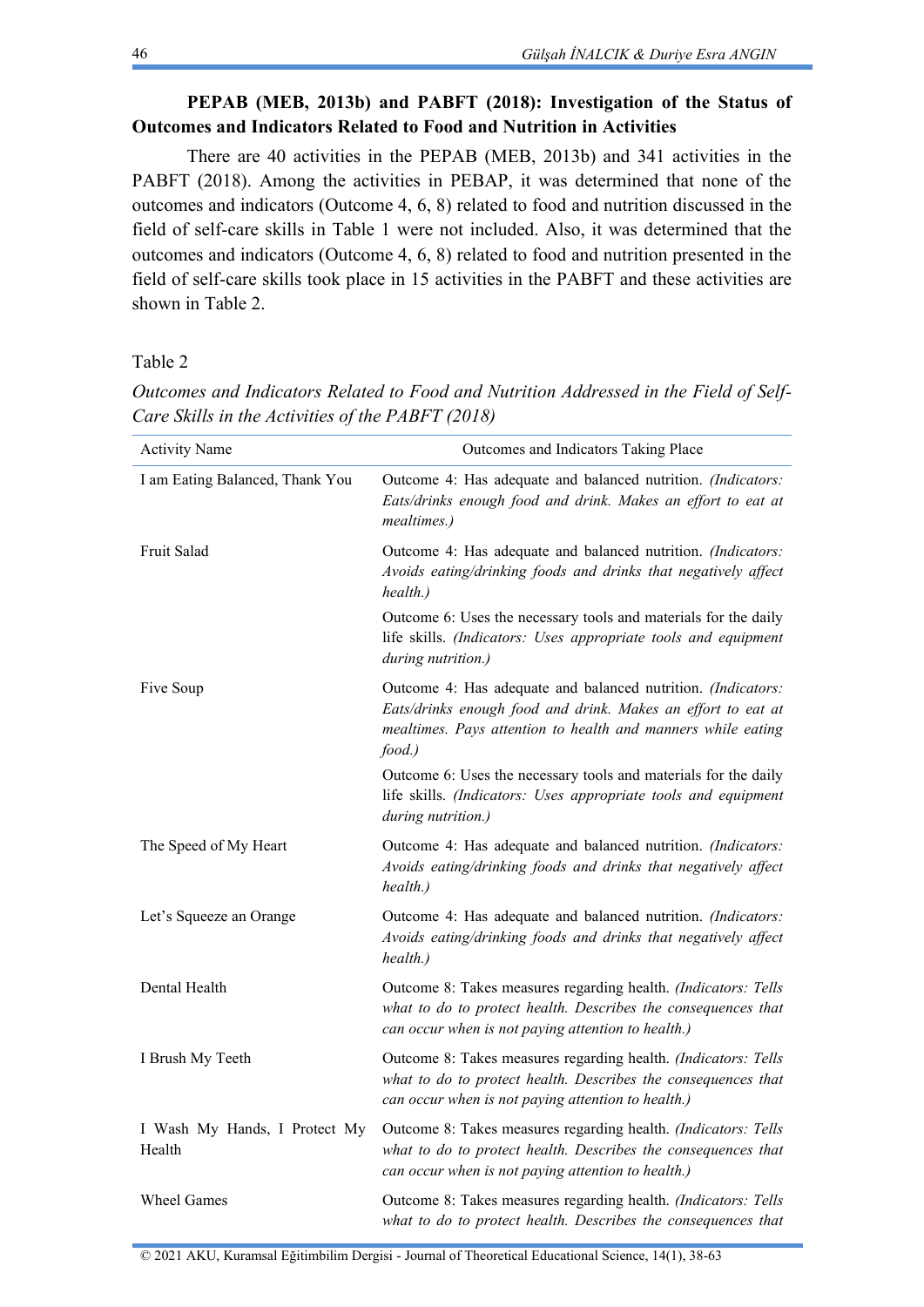|                             | can occur when is not paying attention to health. Does what it<br>takes to protect health.)                                                                                                                                                    |
|-----------------------------|------------------------------------------------------------------------------------------------------------------------------------------------------------------------------------------------------------------------------------------------|
| Ferment Your Own Yogurt     | Outcome 8: Takes measures regarding health. <i>(Indicators: Does</i> )<br>what it takes to protect health.)                                                                                                                                    |
| Food Plate                  | Outcome 8: Takes measures regarding health. <i>(Indicators: Tells</i> )<br>what to do to protect health. Describes the consequences that<br>can occur when is not paying attention to health. Does what it<br><i>takes to protect health.)</i> |
| I Count while I'm Brushing  | Outcome 8: Takes measures regarding health. <i>(Indicators: Tells</i> )<br>what to do to protect health. Describes the consequences that<br>can occur when is not paying attention to health.)                                                 |
| Is it Fresh or is it Stale? | Outcome 8: Takes measures regarding health. <i>(Indicators: Tells</i> )<br>what to do to protect health.)                                                                                                                                      |
| Let's Design Our Own Scarf  | Outcome 8: Takes measures regarding health. <i>(Indicators: Tells</i> )<br>what to do to protect health. Describes the consequences that<br>can occur when is not paying attention to health.)                                                 |
| Time to Move                | Outcome 8: Takes measures regarding health. <i>(Indicators: Tells</i> )<br>what to do to protect health.)                                                                                                                                      |

The outcomes and indicators related to food and nutrition within the PABFT (2018) are included in the activities shown in Table 2. We can notice that the indicators "Eats/drinks enough food and drinks.", "Makes an effort to eat at mealtimes.", and "Pays attention to health and manners while eating food." which are belonging to this outcome, are taking place in the "Five Soup" activity. We can see that the "Avoids eating/drinking foods and drinks that negatively affect health." indicator is handled as the only indicator for this outcome in the "Fruit Salad", "The Speed of My Heart", and "Let's Squeeze an Orange" activities. The indicator "Uses appropriate tools and equipment during nutrition." of the "Uses the necessary tools and materials for the daily life skills." outcome is taking place in the "Fruit Salad" and "Five Soup" activities. The "Takes measures regarding health." outcome is taking place in the "Dental Health", "I Brush My Teeth", "I Wash My Hands, I Protect My Health", "Wheel Games", "I Count While I am Brushing", "Let's Design Our Own Scarf", "Ferment Your Own Yogurt", "Food Plate", "Is It Fresh or is it Stale?", and "Time to Move" activities. It is seen that all indicators of this outcome are represented only in the "Wheel Games" and "Food Plate" activities. The "Tells what to do to protect health." and "Describes the consequences that can occur when is not paying attention to health." indicators are included in the "Dental Health", "I Brush My Teeth", "I Wash My Hands, I Protect My Health", "I Count While I am Brushing", and "Let's Design Our Own Scarf" activities. In addition, there are three activities in which the only one of the indicators "Tells what to do to protect health." and "Describes the consequences that can occur when is not paying attention to health." belonging to this outcome is represented. These are the "Is it Fresh or is it Stale?" and "Time to Move" activities which are representing the "Tells what to do to protect health." indicator; and the "Ferment Your Own Yogurt" activity which is representing the "Does what it takes to protect health." indicator.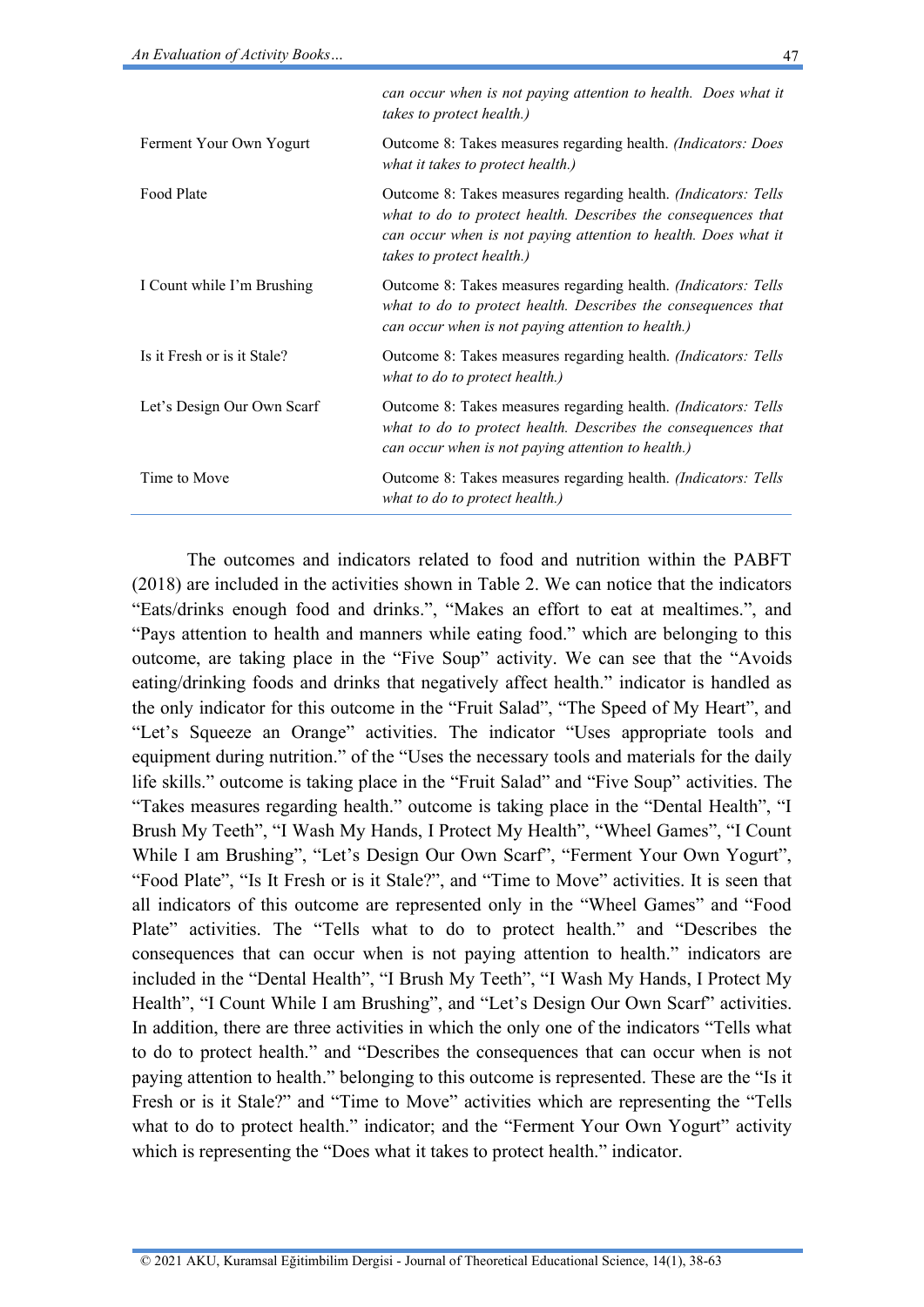## **Investigation of the Learning Process of the Activities that Represent the Outcomes and Indicators Concerning Food and Nutrition in the Field of Self-Care Skills in the PEPAB (MEB, 2013b) and PABFT (2018)**

Due to the absence of food and nutrition-related outcomes and indicators (Outcome 4, 6, 8) in the field of self-care skills in the PEPAB (MEB, 2013b), it could not be examined in line with this sub-objective.

When the learning processes of the activities in the PABFT (2018) have been examined, it was determined that there was no food and nutritional content in seven activities. In the learning process of activities named "Dental Health", "I Brush My Teeth", "I Wash My Hands, I Protect My Health", "Wheel Games", "I Count While I am Brushing", "Let's Design Our Own Scarf", and "Time to Move" including the "Takes measures regarding health." outcome, the concepts related to food and nutrition are not included. During the learning processes of these activities, the importance of brushing teeth, washing hands, dressing according to the weather conditions and doing sports for our health are explained. In the PABFT (2018), it has been observed that the learning process of eight activities, which include the outcomes and indicators related to food and nutrition, which are discussed in the field of self-care skills, have food and nutritional content. The activities are listed in Table 3.

Table 3

| PABFT (2018) |
|--------------|
|--------------|

| <b>Activity Name</b>            |
|---------------------------------|
| I am Eating Balanced, Thank You |
| <b>Fruit Salad</b>              |
| Five Soup                       |
| The Speed of My Heart           |
| Let's Squeeze an Orange         |
| Ferment Your Own Yogurt         |
| Food Plate                      |
| Is it Fresh or is it Stale?     |
|                                 |

Food and nutrition-related concepts are included in the "I am Eating Balanced, Thank You", "Fruit Salad", "Five Soup", "Speed of My Heart", "Let's Squeeze Orange", "Ferment Your Own Yogurt", "Food Plate", and "Is it Fresh or is it Stale?" activities in the outcome indicators and during the learning processes of activities in the PABFT (2018). In the learning processes of the activities in general; the importance of adequate and balanced nutrition, of consumption of some animal foods and fresh foods for our health, of beneficial and harmful foods, of mealtimes and what should be eaten at meals, of fruits and vegetables and what is happening; the examination of the texture, taste, smell and colour of various foods; their place in our culture; eating rules and food preparation processes are included.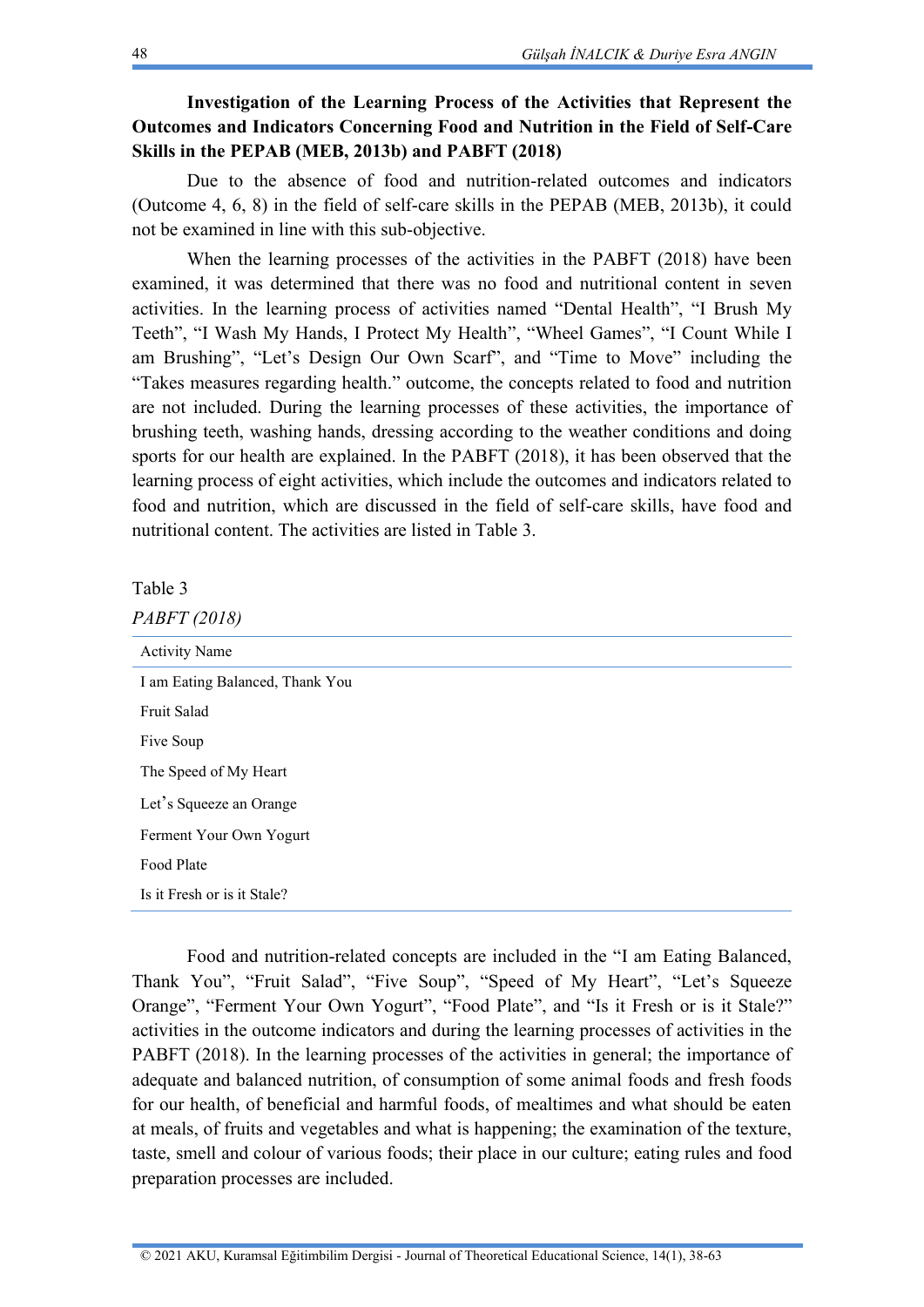During the learning processes of the activities "Five Soup", "Fruit Salad", "Let's Squeeze Orange", and "Ferment Your Own Yogurt", various foods are prepared with the children. They prepare soups, salads, orange juice and yogurt themselves and talk about the tastes and benefits of foods. It is observed that the activities of "Five Soup", "Fruit Salad", "Let's Squeeze an Orange" activities are encouraged for children to consume fruits and vegetables during their learning process. The importance of fruits and vegetables and their benefits for our health take place in the learning process of these activities and children learn the properties of fruits and vegetables by using their sense organs. The benefits of yogurt and its place in our culture are mentioned in the activity "Ferment Your Own Yogurt" and the importance of fresh eggs for our health and the importance of eggs in healthy nutrition are mentioned in the activity "Is it Fresh or is it Stale?". In the "Let's Squeeze Orange" activity, it is emphasized that ready-made fruit juices are not healthy and that we should consume freshly squeezed fruit juices. In the same way, the harm of junk food and fizzy drinks for our health is explained in the "Food Plate" activity. In the "Is it Fresh or is it Stale?" activity, we can notice what we need to eat for a healthy diet, in the "Food Plate" activity, we can see the food groups to be consumed during the day and in the "The Speed of My Heart" activity, we can see the foods we need to consume for the healthy functioning of our internal organs. It is seen that the eating rules, what to do before and after eating are included in the activities "I Eat Balanced, Thank You" and "Five Soup" and in the "Food Plate" activity, we can notice that the mealtimes are included.

The importance of adequate and balanced nutrition and healthy eating is emphasized in all activities. In the learning processes of the "I am Eating Balanced, Thank You", "Fruit Salad", and "Food Plate" activities, it is seen that the importance of a balanced diet for us to maintain a healthy life and to continue our lives is expressed more clearly than other activities.

# **Investigation of the Concepts Related to Food and Nutrition in the Learning Process of the Activities in which the Outcomes and Indicators Related to Food and Nutrition Are Not Represented in the Field of Self-Care Skills in the Activities of the PEPAB (MEB, 2013b) and the PABFT (2018).**

Among the 40 activities in the PEPAB (MEB, 2013b), it was determined that the name of the food is only mentioned in the "Journey of Milk Bottles" activity, but when the learning process of the activity was examined, it was confirmed that recycling was explained and that concepts and content related to food and nutrition were not included.

It is seen that a total of 15 activities which are "I Know Ashoura", "Brother Lemon", "We are Making Pickles", "Where Does Wheat Grow?", "I Eat Colourfully", "Winter Fruit", "We are Making Cookies", "We are Making Cake", "Sweet oh so Sweet!", "Lemon Vase", "Time to Discover Tastes", "Is it a Wish or a Need?", "Salt Lake", "Taste Jar", and "Lemon Vase", give place to concepts related to food and nutrition in the learning process.

In the activity named "I Know Ashoura", the names, tastes and benefits of the foods used in making Ashoura are discussed. The stages of making Ashoura are explained through a game and the place of Ashoura in our culture is mentioned. In the activity named "Brother Lemon", lemonade is made by expressing the benefits of lemon as it contains vitamin C and cleans the microbes in our body, and the fruits orange and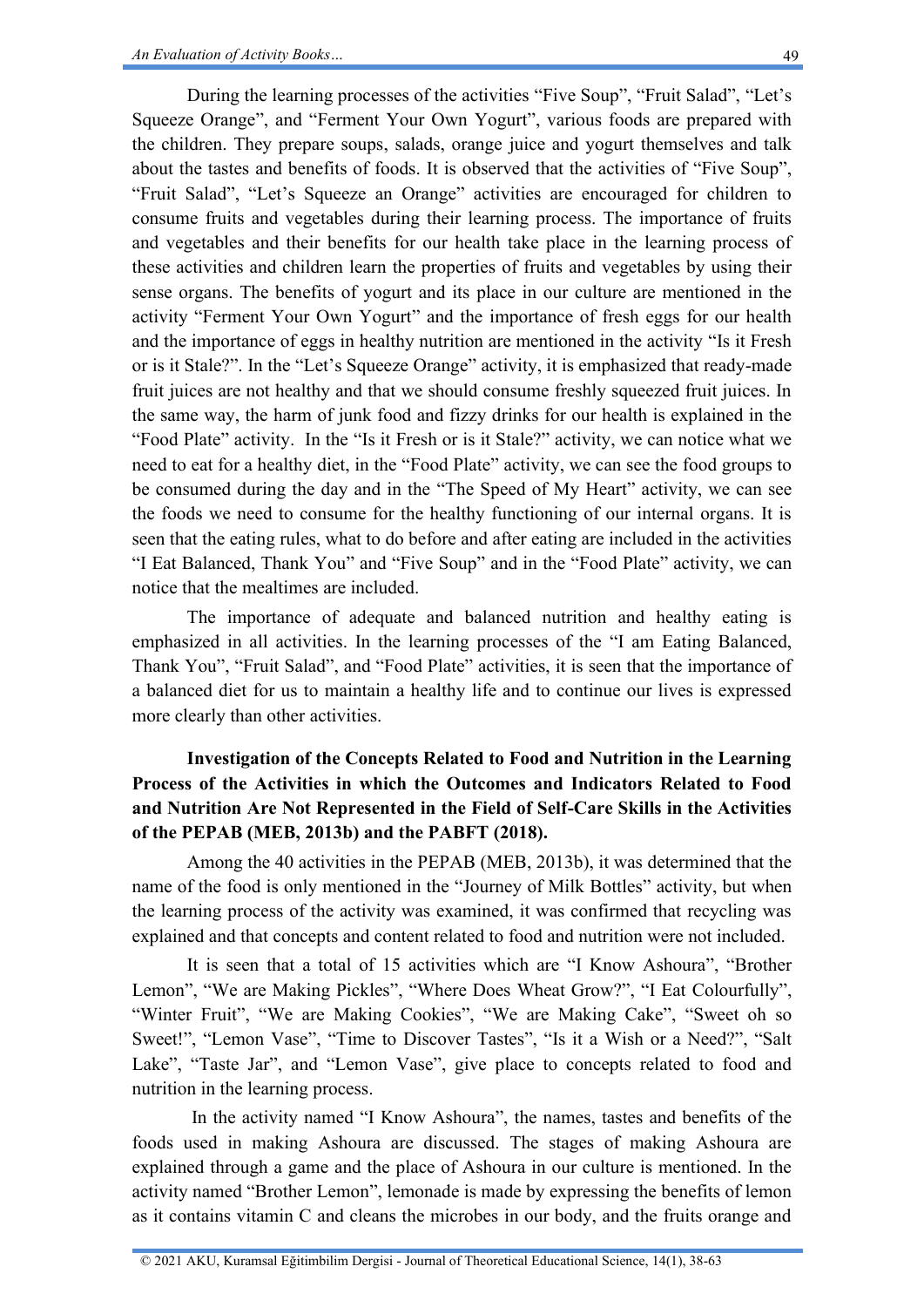tangerine are also included during the game. In the activity "We Are Making Pickles", the foods used in pickles are introduced and information is given about where, how and when they are grown. Children are given the opportunity to prepare pickles. In addition, talking about vegetables that should be consumed in autumn and taste experiments with vegetables are performed. In the activity "Where Is Wheat Grown?", in which region and how the wheat is grown, how pasta and bread is made by turning it into flour is explained. It is seen that the concept of healthy nutrition is included in the activity called "I eat colourfully". Children are shown photographs of fruits and vegetables, and they are given the opportunity to describe and ask the names of fruits and vegetables they don't know. In the "Winter Fruit" activity, a fruit cake is made with the children, names of various fruits are expressed. In the "We Are Making Cookies" activity, foods used in making cookies are introduced to the children and cookies are made together. In the activity called "We Are Making Cake", cake making is told by a story. As can be seen in the "We are Making Cookies" and "We Are Making Cake" activities, children learn the process of making a cookie and a cake and get to know the foods that are used, better. In the "Sweet oh so Sweet!" activity, the colour, shape, texture, smell, taste and what can be done with orange are discussed and orange jam is made together with the children. In the learning process of the "Salt Lake" activity, children are asked to separate various foods (such as raisins, salted peanuts, dried apricots, popcorn) as sweet and salty. In addition, it is emphasized where salt comes from, how it is obtained and how important natural resources are.

When the learning processes of the activities were examined, it was seen that the concepts of food and nutrition, the importance of healthy food and nutrition were expressed loud and clearly in the learning processes of some activities, while some of them included the concepts of food and nutrition was not so clear. In the activity "Is it a Wish or is it a Need?", it is discussed what products are needed to live a healthy life and the example, that a cake will be food we would like to buy even if we don't need it, is given in the learning process. In the "Lemon Vase" activity, children are shown a vase filled with lemons in order to create a still life work. During the learning process of the activity, there is a conversation about the colour, taste and amount of lemon. Salt, sugar, lemon, chili pepper, banana, Turkish bagel and pepper are included in the learning process of the "Time to Discover Tastes" activity. It is emphasized that the foods are grouped as sweet, salty and sour, and the flavours are taught with experiments and games. And in the "Taste Jar" activity, there is a conversation about sweet, salty, sour and bitter foods, and children are asked to separate the food they bring according to their taste. Having the activity names related to food and nutrition and looking at the learning processes, we can notice that there are also activities that are determined to not include food and nutrition. In the activity "I Found Bread but There Is Nothing to Eat with It", the word bread is used in the rhyme, but no message is given about food or nutrition during the learning process. In the name of the activity "The Sparrow's Dining House", the word food is mentioned, but when the learning process is examined, it is understood that its content is to prevent waste and to utilize leftover food. We can see the word egg in the name of the activity "Don't Let Your Egg Break" activity, but when the learning process is examined, it is seen that, in order to give responsibility to the children, it is ensured that they were able to bring the egg to the school without breaking it for a week.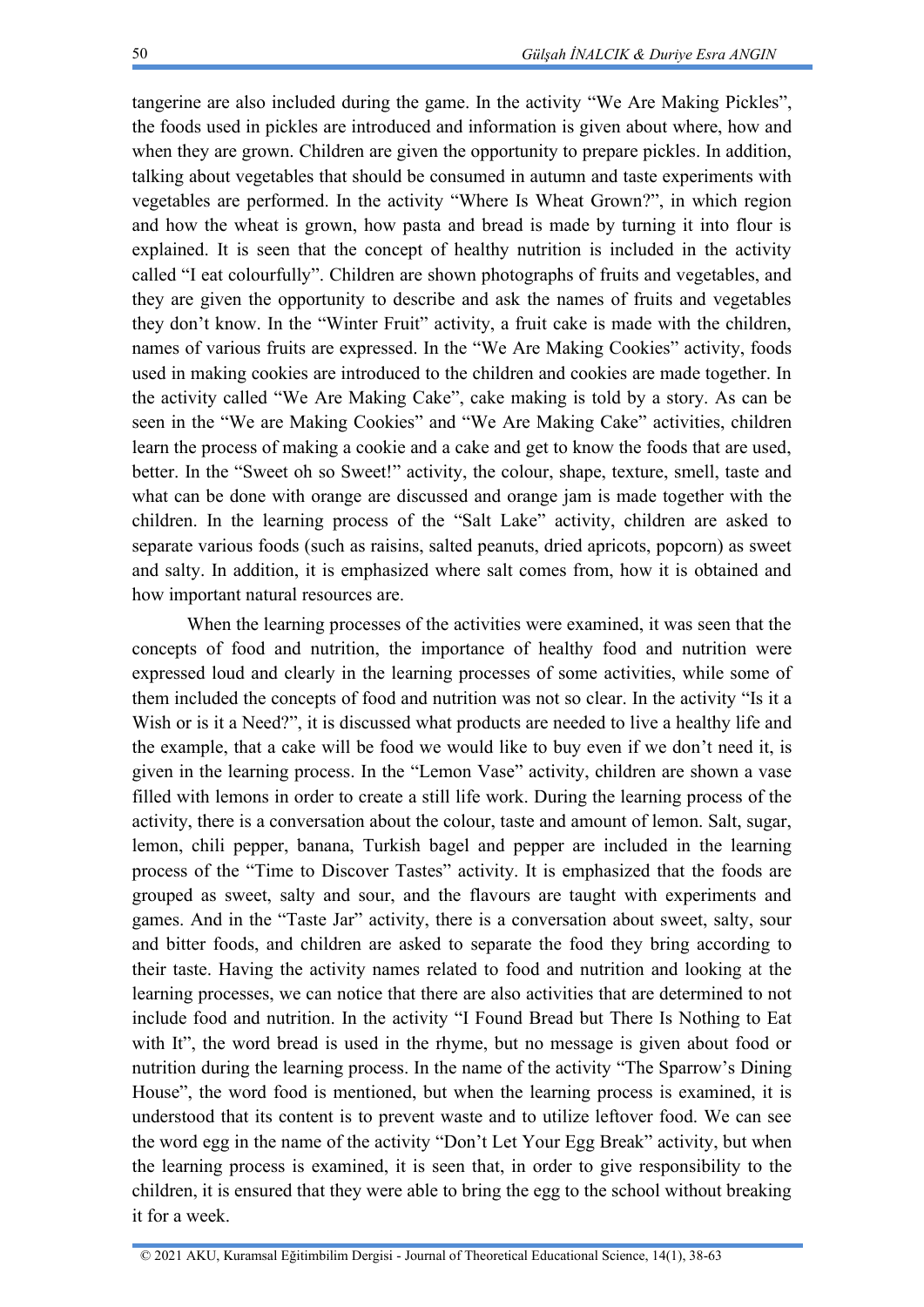In this part, findings obtained from the research are presented in the light of the **literature** 

Regarding the first sub-objective of the study, the status of including the outcomes and indicators (Outcome 4, 6, 8) related to food and nutrition determined under the title of self-care skills in the activities within PEPAB (MEB, 2013b) and PABFT (2018) was examined. In this context, it was determined that the activities in PEPAB (MEB, 2013b) did not include the outcomes and indicators (Outcomes 4, 6, and 8) under the title of self-care skills. It is stated that it is important to lay the foundations of healthy eating habits in this period, as personality and habits begin to be acquired in the preschool period. In addition, it is also necessary to offer and prefer healthy foods during this period, as the growth and development rates are quite high (T.C. Halk Sağlığı Genel Müdürlüğü, 2020b). When the literature is examined, researches and findings reveal how important the subject is. In the Nutrition and Health Survey of Turkey, which was conducted in 2010, the weight status of 2607 children between 0-60 months was examined; it was determined that 4.1% were very weak, 13.0% were weak, 14.6% were overweighed and 5.9% were obese (TBSA, 2014). It is stated that besides the psychological and physical health problems caused by nutrition, the nutritional status of the people also affects the economy and development of a country, it is indicated that education supporting healthy eating habits and healthy food choices in schools should be given to prevent the occurrence of the specified problems (T.C. Halk Sağlığı Genel Müdürlüğü, 2020b; The Nutrition Education Resource Guide for California Public Schools, 2017; Türkiye Sağlıklı Beslenme ve Hareketli Hayat Programı, 2019). In the academic year of 2018-2019, 2740 kindergartens, 148229 children, 7899 teachers, as well as parents and school staff, were trained in order to achieve the habit of healthy nutrition and regular physical activity on the basis of Healthy Nutrition and Active Life Program of Turkey with the title "Growing Turkey with Healthy Fed Active Students" (T.C. Halk Sağlığı Genel Müdürlüğü, 2020a). In this direction, it can be said that activities that will support the outcome of healthy eating habits should be offered to children.

Various recommendations have been made by the Food and Agriculture Organization of the United Nations (FAO, 2005a), emphasizing the importance of nutrition education in schools in gaining healthy eating habits. In these suggestions; various projects, excursions, activities, regulation of school policies and Nutrition Education Curriculum, training for teachers, provision of material support to schools take place. Considering the explanations about the necessity of including Nutrition Education in schools, the importance of providing the resources that teachers will benefit from the Nutrition Education process is understood. In a study conducted to determine the problems experienced in Pre-School Education, most of the teachers stated that they could gain all the competencies, but some of them stated that they were not sufficient in gaining self-care skills (Yalçın & Yalçın, 2018). This situation makes think about the necessity that self-care skills outcome and indicators should be included in the activities within PEPAB (MEB, 2013b), which are offered as a guide to teachers in providing children with self-care skills and healthy eating habits. Looking at the activities in the PABFT (2018), 15 activities were identified that include the outcomes and indicators (Outcomes 4, 6, and 8) related to food and nutrition. The outcomes in the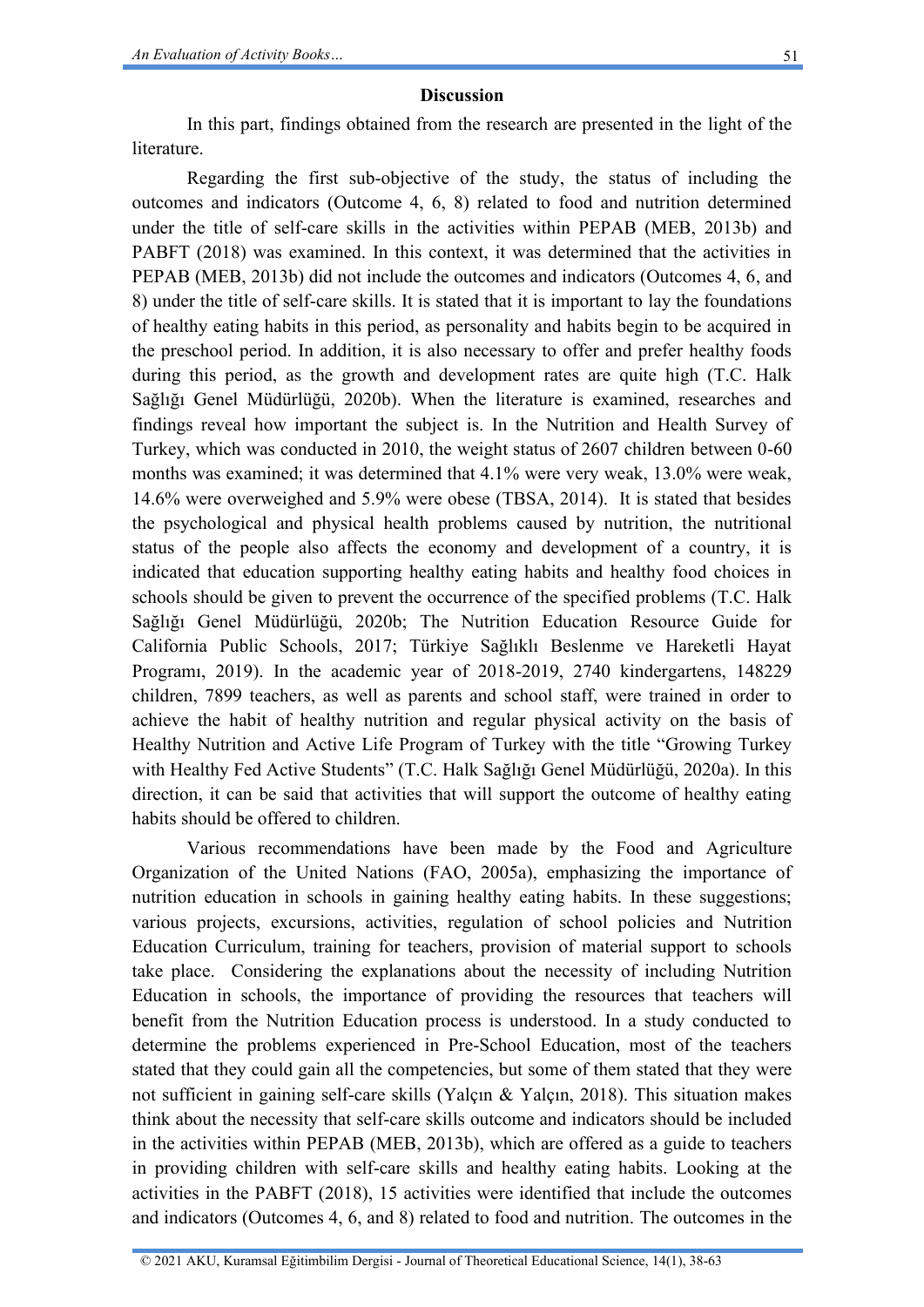determined activities; "Outcome 8 - Takes measures regarding health." has been observed to be taking part in two activities, "Outcome 4- Has adequate and balanced nutrition." in five activities and "Outcome 6- Uses the necessary tools and equipment for the daily life skills" in two activities. This situation makes us think that "Outcome 8 - Takes measures regarding health." is being emphasized among the outcomes related to food and nutrition discussed under the self-care skills title of PABFT (2018). There are 341 activities in the PABFT (2018) and 40 activities in the PEPAB (MEB, 2013b). Due to the low number of activities in the PEPAB (MEB, 2013b), it can be interpreted as that the content is limited and that therefore concepts related to food and nutrition are not included.

In line with the second sub-objective of the study, the learning processes of the activities, in which the outcomes and indicators (Outcomes 4, 6, and 8) related to food and nutrition in the activities in the PEPAB (MEB, 2013b) and the PABFT (2018), were examined. PEPAB (MEB, 2013b) could not be discussed in this sub-objective because the outcomes and the indicators related to food and nutrition were not included in the activities of the PEPAB (MEB, 2013b). When the learning processes of the 15 activities, which included the outcomes 4, 6, and 8 in PABFT (2018), it was seen that there was no food and nutritional content in the learning process in seven activities. All of these activities include the outcome 8, *"It should not be forgotten that the most important conditions of a healthy life are adequate and balanced nutrition, enough rest/sleep and doing the necessary body movements. Informative activities should be held on common paediatric diseases, on the ways of protection from them and on treatment methods."* (MEB, 2013). In this direction, it can be stated that some activities that contain the outcome 8 include the importance of adequate and balanced nutrition, as well as hygiene, sleep patterns, rest and physical activity.

When the learning process of the activities in the PABFT (2018) is analysed we can see that the learning process of eight activities had food and nutritional content. In the learning processes of these activities; it was determined that the importance of adequate and balanced nutrition, of the consumption of fruits and vegetables, of some animal foods, of paying attention to mealtimes and of the food plate, the benefits of foods and the harm of packaged foods, the place of some foods in our culture, nutrients that must be consumed for our organs to function properly, eating rules, examining the structure of various foods and culinary studies are included in general. In the study of Carraway-Stage et al. (2014), they stated that the nutrition education of teachers and administrators should consist of content should support cultural foods, the benefits of food and the ability to make healthy food choices, the amount of food we need to consume, food groups, food preparation, cleaning rules in food preparation and consumption process, healthy habits and lifestyle. It is seen that there is a parallelism between the views in the study and the learning processes of the activities with food and nutrition content in the PABFT (2018). In the preschool period, it is important for children to consume foods with protein value such as milk, yogurt and eggs for bone and tooth development (T.C. Halk Sağlığı Genel Müdürlüğü, 2020b). In the activities within the PABFT (2018), it is thought that emphasizing the benefit of yogurt and eggs and their freshness and making yogurt together will support children to consume foods by developing a positive attitude towards these foods. In a study, it was observed that some of the children participating in the study skip meals, do not consume vegetables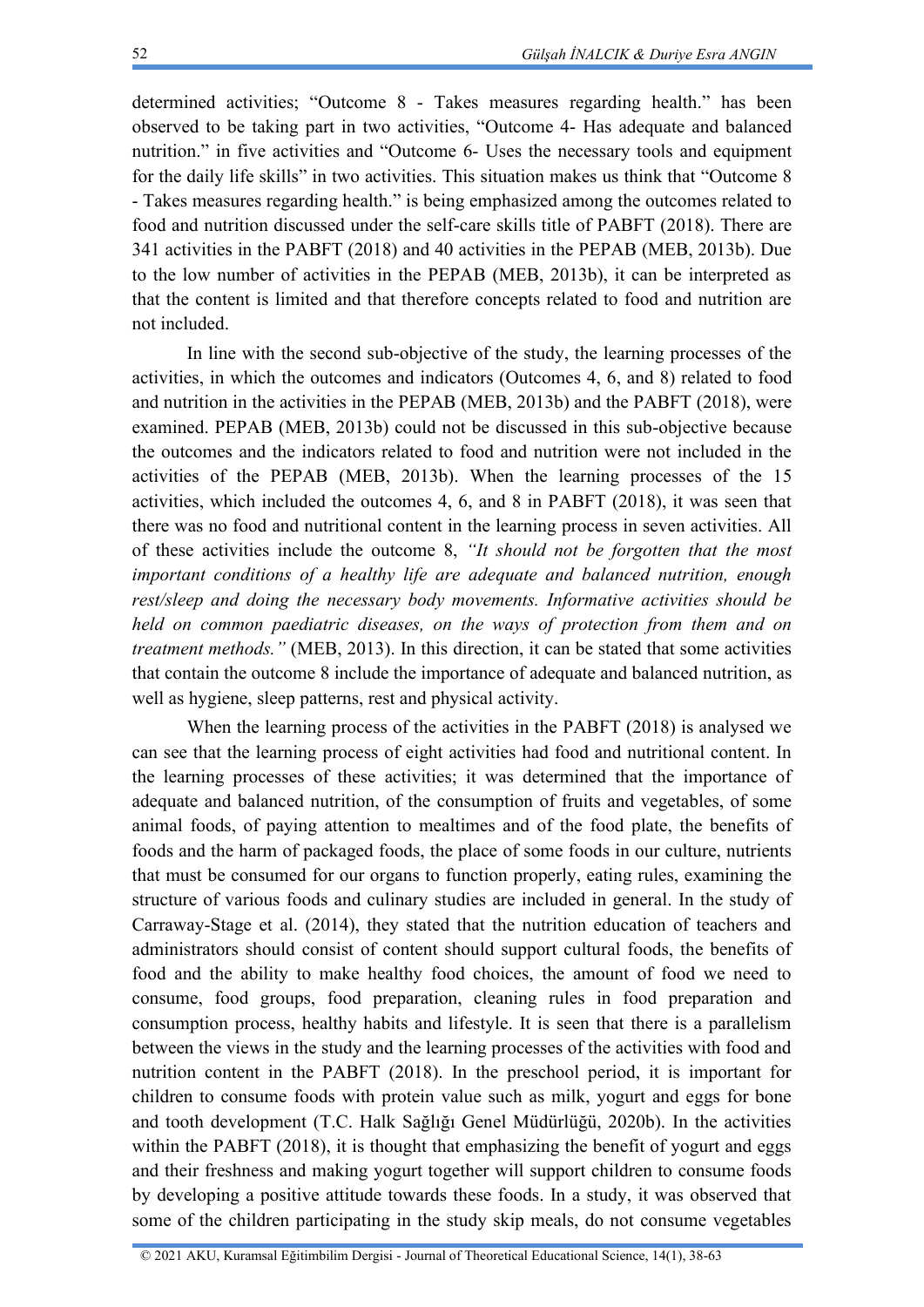and tend to ready-made food (Akar, 2006). In one of the results obtained in the study of Uzakgiden (2015) examining the nutritional perceptions of children, it was found that children expressed the number of meals as three, but they lacked information about snacks. Children need to consume five to six meals a day, and when the number of meals decreases, the amount of nutrients required per day cannot be fulfilled. In addition, when meals are served without skipping and considering that it is a behavior acquired in the early period (Nutritional Suggestions and Menu Programs for Preschool and School-Age Children, 2013; TÜBER, 2016), it is understood that it is important to mention the mealtimes in the activities. It is known that consuming various foods is necessary for a healthy diet. The Childhood Obesity Research Turkey was carried out with Primary School 2nd Grade Students. As a result of the study, the consumption frequency of recommended food groups in the Turkey Nutrition Guide was detected as low for the children and it was stated that correct information and training should be provided on this subject (COSI-TUR, 2017). In TÜBER (2016), the Turkey specific dietary pattern has been expressed in two ways and one is formed by "Healthy Food Plate". The Healthy Food Plate includes food groups in order to increase awareness about healthy life and make it easy to understand, and it is expected to choose 1 food from each food group at meals. Finding activities that emphasize the harm of packaged foods, encourage eating vegetables and include mealtimes and food plates in the activities within the PABFT (2018), make think that children will transform these behaviours into habits, understand the importance of healthy nutrition and that their knowledge and awareness about adequate and balanced nutrition will increase.

In line with the third sub-objective of the study, the status of the learning process of activities that do not represent the outcomes and indicators related to food and nutrition, in the PEPAB (MEB, 2013b) and the PABFT (2018) have been examined. It has been determined that concepts related to food and nutrition are not included in the learning process of the activities in the PEBAP (MEB, 2013b) in the meantime eighter learning processes related to food and nutrition in the PABFT (2018). In their work in (2016), Sönmez and Seyhan examined the MoNE 2013 Preschool Education Program in terms of the concept of health. As a result of the study, it was determined that the program emphasizes physical health. Physical health; includes physical condition, nutrition and hygiene issues. In this case, it can be said that the program emphasizes the importance of nutrition. The obtained result suggests that food and nutritional contents should be included in the PEPAB (MEB, 2013b) activities prepared in line with the program. In the PEP, one of the aims of Preschool Education is stated as *"To ensure that children develop physical, mental and emotional development and gain good habits (MEB, 2013)"*. Considering the basic principles of preschool education, it is seen that one of the principles is *"Preschool Education should support the child*'*s motor, social and emotional, language and cognitive development, provide self-care skills and prepare him/her for primary school (MEB, 2013)"*. In light of the information given above; it is understood that in preschool education, it is necessary to make children acquire good habits and achieve self-care skills. However, it is observed that the content related to food and nutrition is lacking in the outcome, indicator and learning processes of the activities, which are presented with the PEP (MEB, 2013a) book and whose purpose is to guide the teacher. The preschool period has an important place in gaining nutritional habits, during this period, problems with nutrition negatively affect mental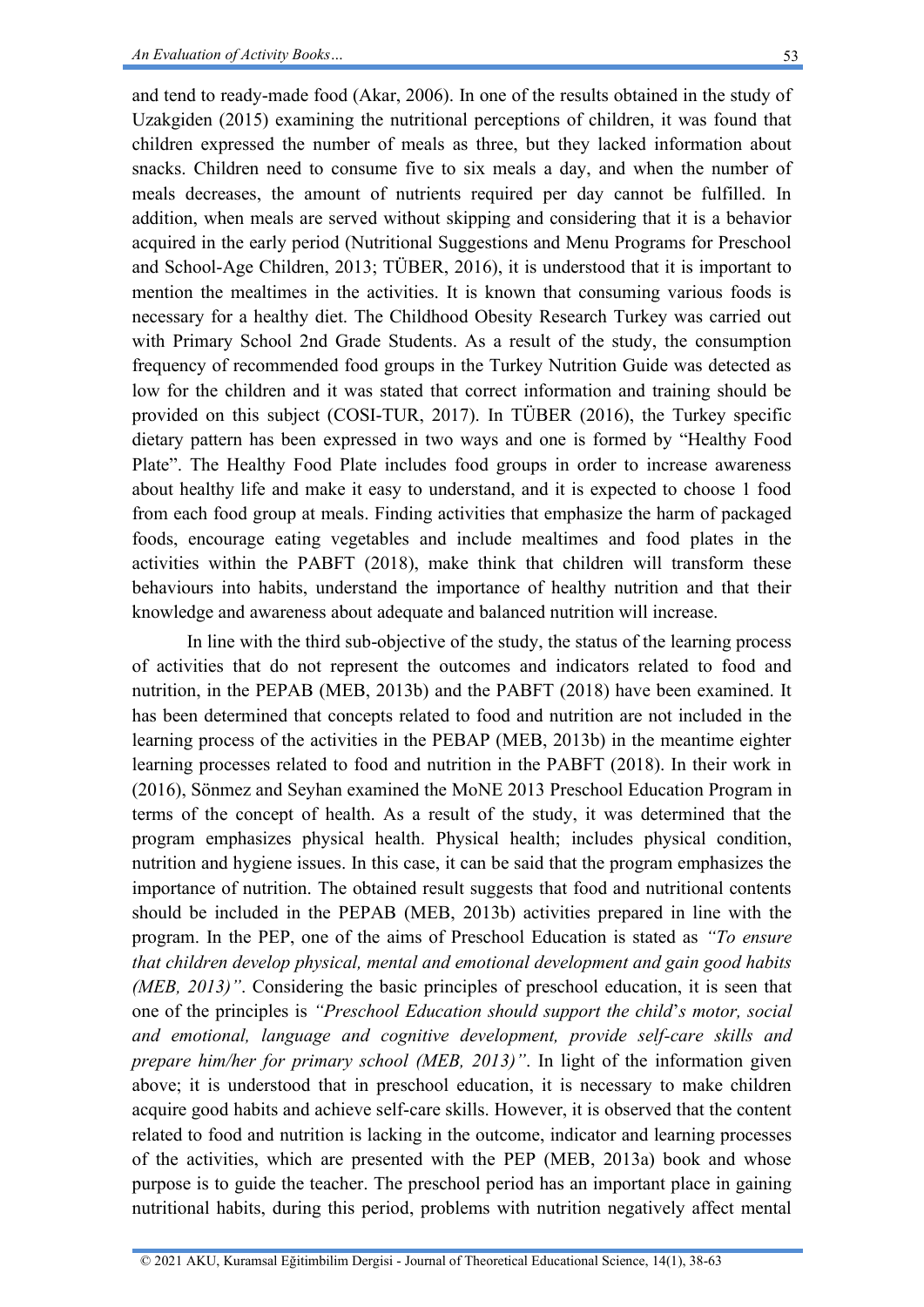development and cause future health problems (obesity, chronic diseases, etc.) (TÜBER, 2016). To prevent obesity and diseases caused by obesity, one of the goals in the "Action Plan on Prevention of Childhood Obesity" is *to encourage healthier environments in schools and pre-school*. It is aimed to start the school meal program, to increase the consumption of healthy food in schools, to direct children to health institutions according to their weight, the inclusion of nutrition and physical activity programs from Preschool Education is stated as necessary (Türkiye Sağlıklı Beslenme ve Hareketli Hayat Programı, 2019). When we look at the PEPAB (MEB, 2013b), it is understood that it is incomplete in terms of the expressions stated in the Action Plan on Prevention of Childhood Obesity. Diab (2015) investigated the effect of the nutrition guide prepared for preschool teachers on the healthy growth of children. It was determined through the nutrition guide, that teachers' knowledge about nutrition increased and their activities improved, that malnutrition behaviours in children were prevented and this situation positively affected growth. In light of the research, the importance of the content offered in the resources that teachers use during the nutrition education, being guiding and rich in nutritional content becomes clear. In a study conducted with teachers about the difficulties and opportunities encountered in the nutrition education process, it was observed that teachers emphasized the difficulties related to the lack of appropriate curriculum, the cost of nutrition education, lack of sufficient knowledge, difficulties with food offered at home and school and lack of time in the classroom (Perera, Frei, Frei, Wong, & Bobe, 2015). While creating their activities, teachers should notice the lack of food and nutrition in the resources provided to them and accordingly, they should prepare activities with food and nutritional content. For this, it can be stated that it is important for teachers to have information about food and nutrition issues and to receive training on this subject. Considering the studies and explanations about the pre-school period, which is important for achieving healthy eating habits; it is thought that the content of the activities presented in the PEPAB (MEB, 2013b), which is a guide for teachers in the process of preparing activities, should be reviewed in terms of outcomes related to food and nutrition in the field of self-care skills.

In the 15 activities included in the PABFT (2018), it was determined that the concepts of food and nutrition were included in the learning processes of these activities although the outcomes and indicators related to food and nutrition were not discussed. When the learning processes of the activities are investigated in terms of food and nutrition, the environment of food cultivation and its place in our culture are generally mentioned and benefits of foods and consuming the seasonal foods are emphasized by introducing them. Besides, foods are grouped according to their tastes and also it includes the culinary works. On the basis of nutrition education, it is stated that children should taste healthy foods and that the likelihood of consuming foods will increase when they are tasted. It is emphasized that taste activities in the classes can be created by predicting the appearance and smell of foods (Action for Healthy Kids, 2020). The Food and Agriculture Organization of the United Nations (FAO, 2005b) stated that children should be actively involved in the process by experiencing, observing, interpreting and making choices about Nutrition Education in the classroom. When the learning process of the activities that include the concepts of food and nutrition in the PABFT (2018) is examined, it can be said that there is a parallelism between the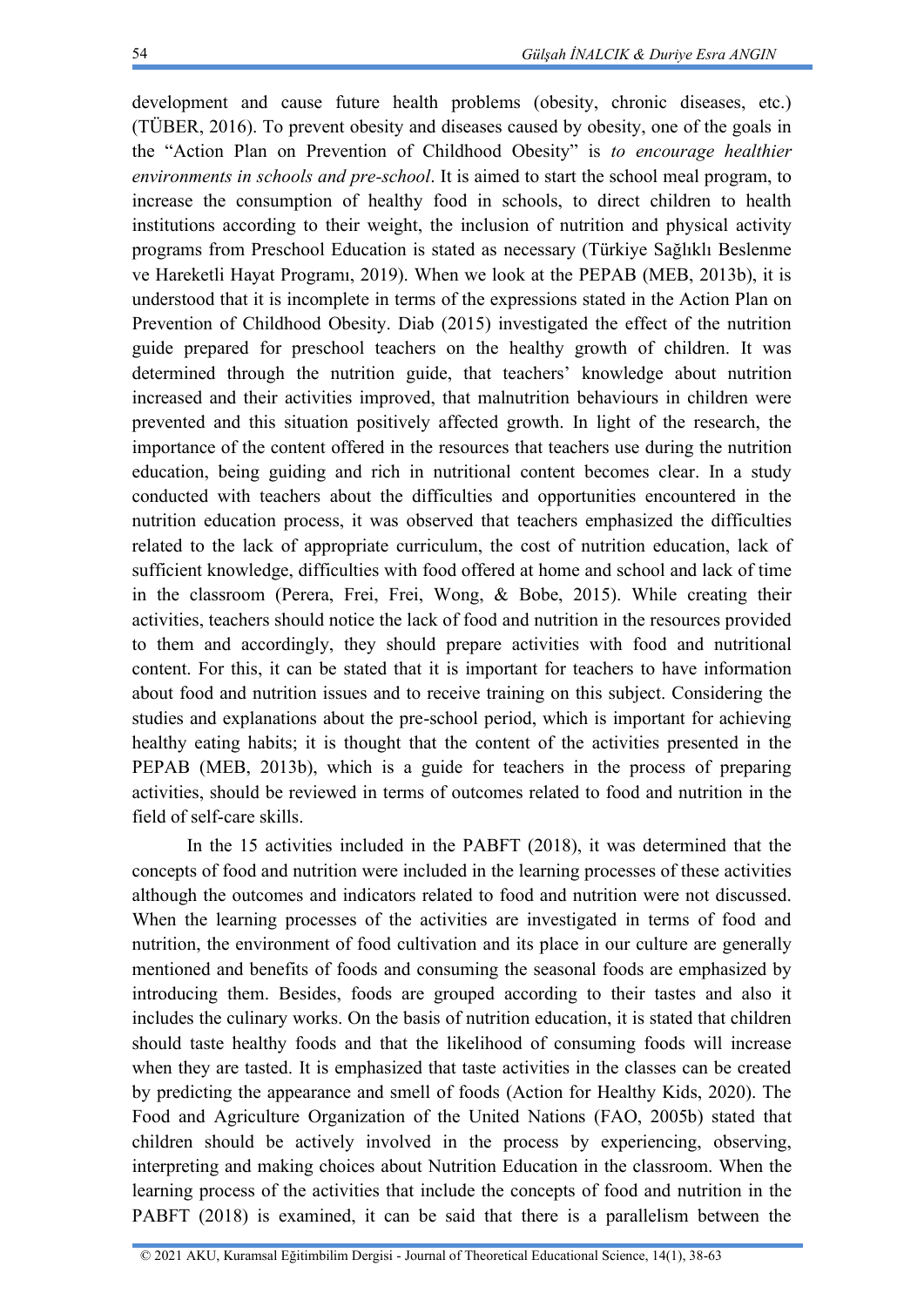statements in those included in the learning processes of the activities and the expressions stated about the contents of activities in FAO (2005) and in Action for Healthy Kids. Studies on the preparation of Nutrition Education-related materials and situations encountered in the practice by both policymakers and researchers, highlight the importance of the subject. Lynch (2014) examined the Preschool Education Curriculum offered by the Ministry of Education in various states of Canada and the nutritional content of the auxiliary guides offered to implement the curriculum. In the states where there is an application guide with the study; it has been revealed that food preparation, the introduction of the Canada Food Guide, the importance of food selection and drama studies are included. In the USA, there is a Discover MyPlate nutrition training set carried out by the Ministry of Agriculture. In the preschool program of the set, healthy food choices, the variety of vegetables and fruits, observing how they grow, defining hunger and satiety status and the importance of physical activities for our health are included (USDA Food and Nutrition Service, 2020). In the study conducted by Her (2010) to develop a nutrition textbook for elementary school students, students stated that they wanted to get information on subjects such as cooking and healthy foods. In the book developed in this direction, five main titles such as traditional nutrition culture, cooking, eating habits, etc. are included (Her, 2010).

When the activities determined to be related to the concepts of food and nutrition in the PABFT (2018) are generally examined; it is seen that children are given the opportunity to cook and take part in kitchen activities, that the discovery of nutrients with sense organs is provided, that the place of some foods in our culture is explained, that children are actively involved in the process and gain through playing games and that the consumption of fruit and vegetables is encouraged in most of the activities. Nutrition education has aims such as supporting society and environment by gaining a healthy eating habit that children can maintain in their lives. In order to achieve the goals, it is necessary to ensure that children actively participate in nutrition education, to provide studies where they can apply what they have learned (cooking etc.) and to ensure that they understand the importance of nutrition for health (Food and Agriculture Organization of the United Nations, 2005b). Through the food tasting and classroom meal preparation activities, children are actively involved in the process and become more willing to consume healthy foods. When it is not known exactly how the food is cooked, distrust may occur in children and this may cause children to turn to convenience foods (The Nutrition Education Resource Guide for California Public Schools, 2017). In the Healthy Eating Guidelines (2004), it is stated that mealtimes and regular meals are important in gaining healthy eating habits, that implementing programs that encourage fruit and vegetables and spending time every day for nutrition in the program will positively affect healthy food preferences and that various opportunities should be created for tasting new foods. Although the duration of teachers' involvement in food and nutrition activities is outside the scope of this study, it is seen that other expressions emphasized as important in the Healthy Eating Guidelines take place in the activities in the PABFT (2018). In a study, it was found that the frequency of children consuming vegetables was low and that vegetables ranked last in food preferences (Kabacık & Gül, 2016). For this reason, it is important to have applications that will encourage them to consume fruit and vegetables and to include them in the curriculum. In the study of Demiriz and Özgen (2019), it was found that the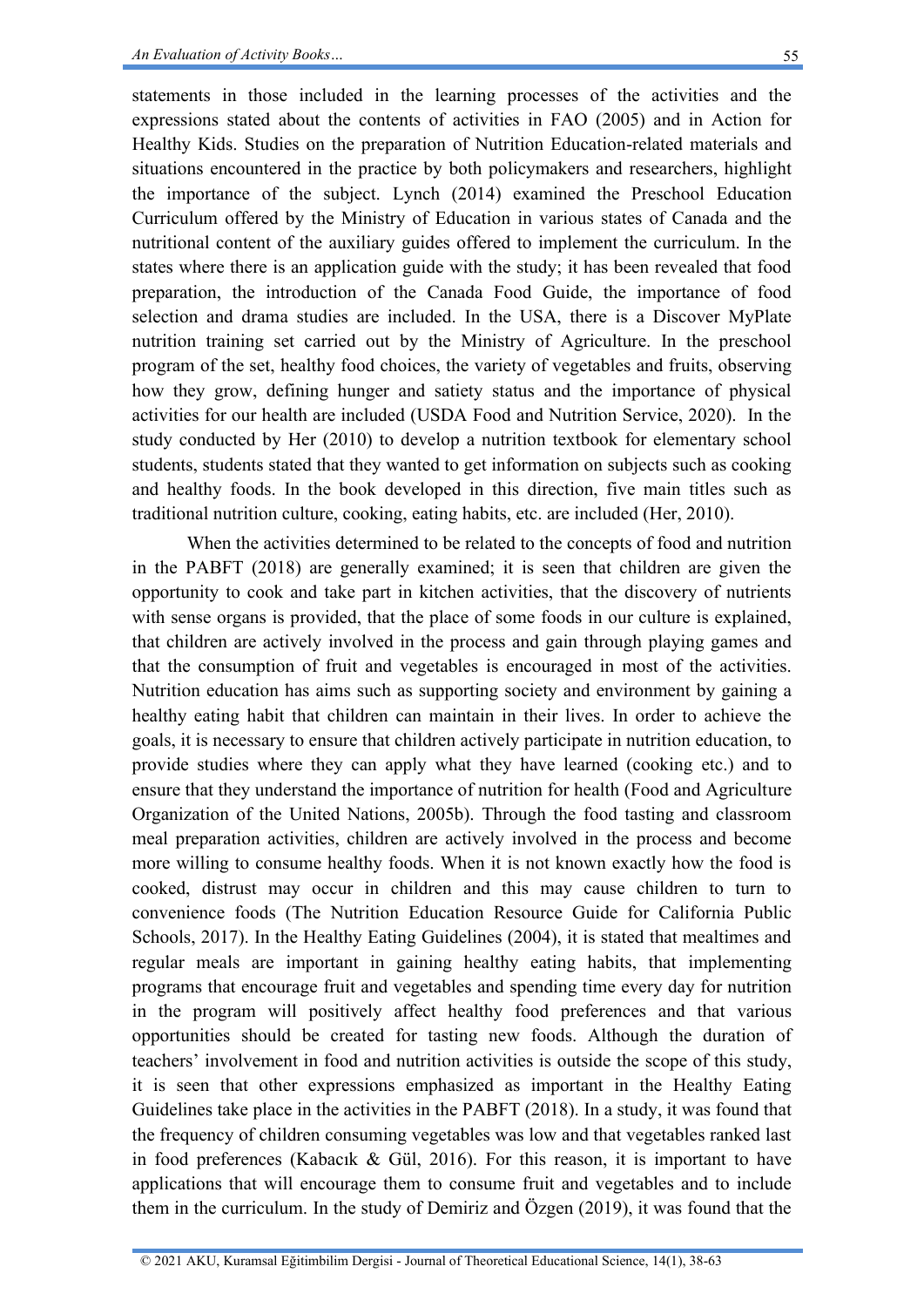reason why children do not prefer fruit and vegetable consumption according to the opinions of the mothers and children is related to their taste or to the fact that they have never eaten it at all. It has been stated that children can actively participate in the food preparation process or consume foods they do not like with different presentations in school and home activities. In their study with children between 12 and 36 months of age, Dazeley and Houston-Price (2015) found that the inclusion of fruits and vegetables during games and their tactile recognition of these fruits and vegetables can lead them to be more willing to eat. And in another study, it was stated that early childhood is a critical period for interventions that will affect food preferences and that the recognition of foods will affect preferences. The study aiming to develop positive attitudes towards vegetables in children with play-based education revealed children's desire to taste and discover vegetables (Whiteley & Matwiejczyk, 2015). Consistent with the results of the research and literature, the activities in the PABFT (2018), which include the content related to food and nutrition in the outcome, indicators and learning processes, are believed to make teachers aware of the healthy eating habits of children and will also guide how to plan activities related to food and nutrition.

### **Result and Suggestions**

At the end of the study carried out in order to evaluate the activities in the PEPAB (MEB, 2013b) and PABFT (2018), in terms of food and nutrition outcomes and learning processes; we can notice that in the PEPAB (MEB, 2013b) the activities determined under the heading of self-care skills outcome 4, 6 and 8 were not included. On the other hand, when examining the inclusion of concepts related to food and nutrition in the learning processes of the PEPAB (MEB, 2013b) activities, no concept related to food and nutrition has been found. In the activities included in the PABFT (2018), we can notice that the outcomes 4, 6 and 8' determined under the title of selfcare skills of the program book, are taking place in 15 activities, however, when the learning processes of these activities were examined, it was seen that only eight activities had concepts related to food and nutrition in the learning process. In addition, in the activities included in the PABFT (2018), it was found that food and nutritionrelated content took place in the learning process of 15 activities although the outcomes 4, 6 and 8 are not included. At the end of the study, it is considered as important that;

- 1. In other studies; more in-depth analysis can be done with content analysis; data can be collected more in-depth through observations and interviews by using the data diversification method in different studies,
- 2. The PEPAB (MEB, 2013b) can be reviewed in a way to include the outcomes and activities related to food and nutrition by re-examining the scope of activities,
- 3. In-service trainings can be carried out for teachers to realize the importance of the subject and to enrich their practices in terms of nutrition education and activities
- 4. Nutrition education programs and activities can be created along with an interdisciplinary approach by using the Turkey Dietary Guidelines (TDG) leading the way in order to form healthy food habits and the Turkey Nutrition and Health Research (TNHR) mentioning health problems caused by nutrition.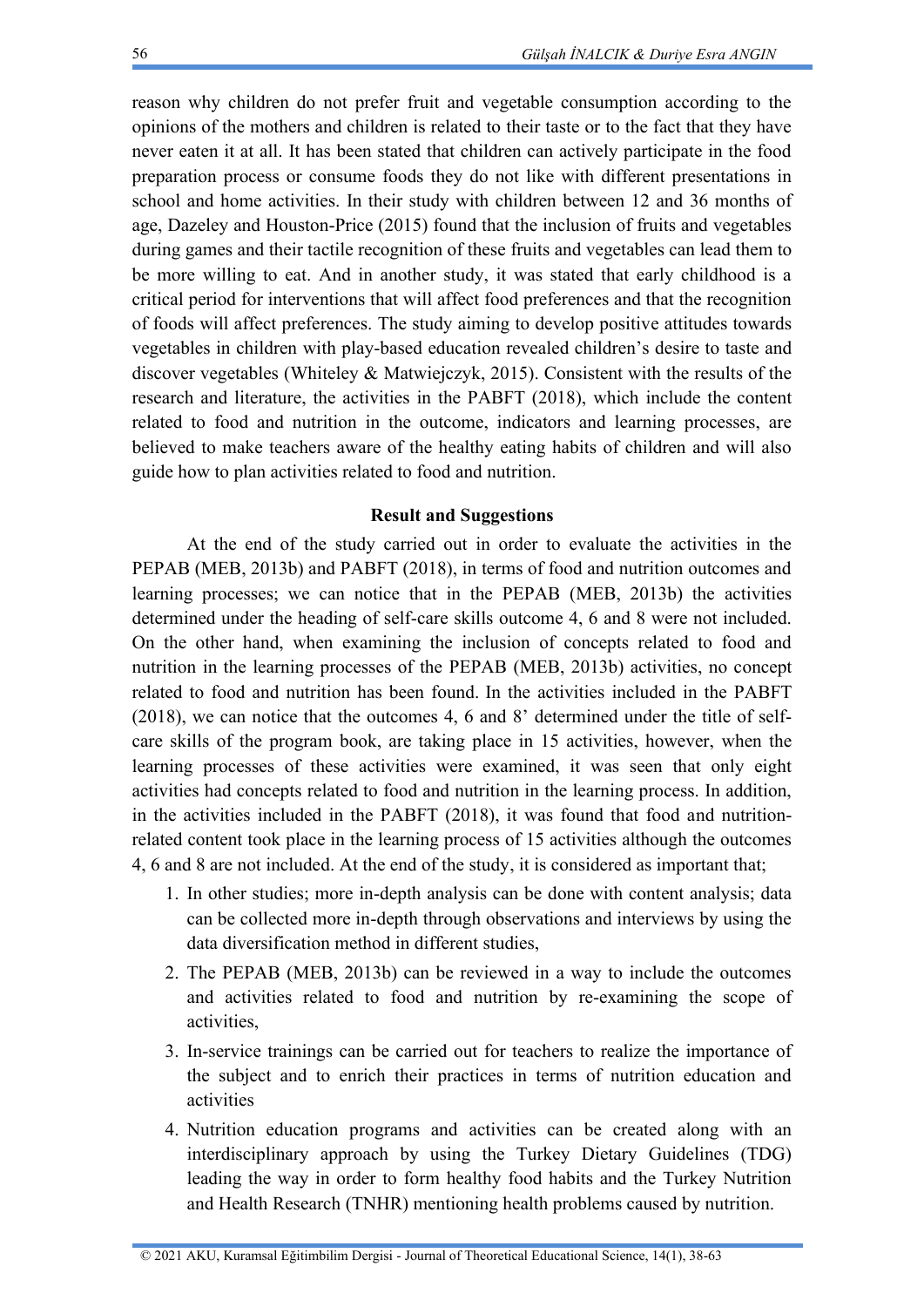## **Statement of Responsibility**

Gülşah İnalcık; methodology, resources, data collection, validation, analysis, writing - original draft, writing - review & editing, visualization. Duriye Esra Angın; design of the project, conceptualization, methodology, resources, validation, writing original draft, writing - review & editing, supervision.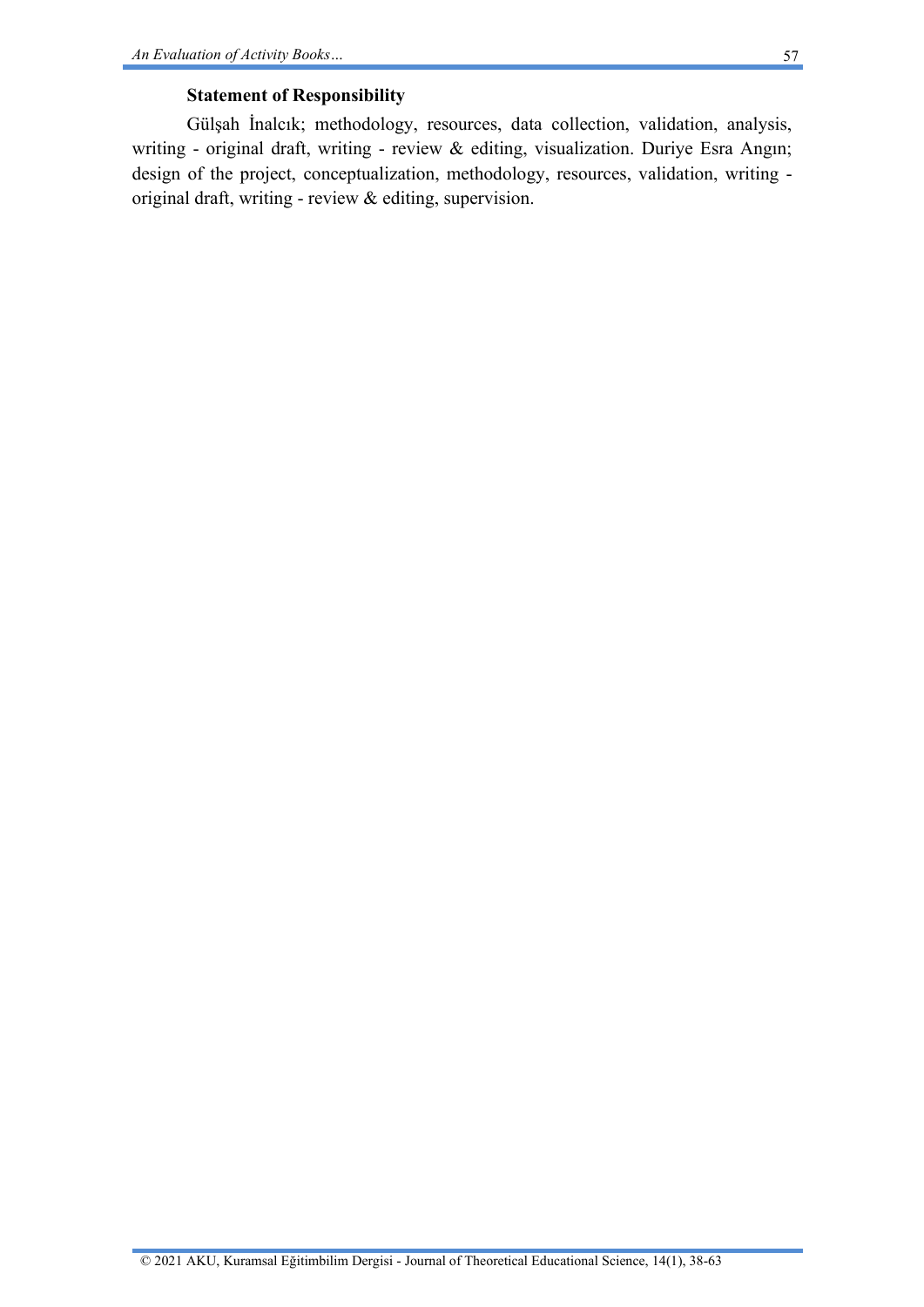#### **References**

- Ackerhelden. (2020). *Ackerhelden Machen Schule*. Obtained on 29.11.2020 from https://www.ackerhelden.de/ams-english/
- Action for Healthy Kids. (2020). Obtained on 01.06.2020 from https://www.actionforhealthykids.org/activity/host-a-taste-test/#.
- Akar, A. S. (2006). *Özel ve resmi okul öncesi eğitim kurumlarına devam eden 4-6 yaş grubu çocuklarının beslenme alışkanlıklarının karşılaştırılması* (Yayınlanmamış yüksek lisans tezi). Gazi Üniversitesi, Ankara.
- Aktaç, Ş. (2016). *Okul öncesi çağ çocuklar için aile katılımlı beslenme eğitim modelinin geliştirilmesi ve çocukların beslenme bilgi ve davranışları üzerine etkisinin değerlendirilmesi* (Yayınlanmamış doktora tezi). Başkent Üniversitesi, Ankara.
- Aktaş, N. (2011). İlköğretim 1-3. sınıf hayat bilgisi ders programının besin ve beslenme ile ilgili kazanım ve etkinlikler açısından incelenmesi. *Selçuk Üniversitesi Sosyal Bilimler Enstitüsü Dergisi*, *26*, 23-31.
- Aktaş, N., & Angın, D. E. (2015). Erken Çocukluk Döneminde Beslenme Eğitimi. *3. Uluslararası Helal ve Sağlıklı Gıda Kongresi. "Helal ve Sağlıklı Beslenmede Farkındalık ve Sürdürülebilirlik" Kongresi* içinde (s. 171-172). Konya: Necmettin Erbakan Üniversitesi.
- Al-Hussein, R. Y., & Kano, A. E. K. (2018). Relationship between family life-style and nutritional status among kindergarten children in Nineveh Governorate. *Mosul Journal of Nursing*, *6*(2), 62-71.
- Alay, F. (2019). *Okul çağı çocuklarına verilen beslenme eğitimi programının beslenme alışkanlıkları besin tüketim sıklıkları ve beslenme bilgi düzeyi üzerine etkisinin değerlendirilmesi* (Yayınlanmamış yüksek lisans tezi). Aydın Adnan Menderes Üniversitesi, Aydın.
- Angın, D. E., Aktaş, N., & Cebirbay, M. A. (2015). A Nutrition guide for early childhood active stakeholders. *The Journal of International Education Science* (*Uluslararası Eğitim Bilimleri Dergisi)*, *4*, 419-426.
- Aydın, O., Madi, B., Alpanda, S., & Sazcı, A. (2012). MEB okul öncesi eğitim programının nörogelişimsel açıdan değerlendirilmesi. *M.Ü. Atatürk Eğitim Fakültesi Eğitim Bilimleri Dergisi*, *36*, 69-93.
- Aytekin, K. Ö. (2013). *Aile içi etkileşim ve masallarla desteklenmiş beslenme eğitiminin 5-6 yaş çocukların beslenme biçimlerine etkisinin incelenmesi* (Yayınlanmamış doktora tezi). Selçuk Üniversitesi, Konya.
- Başkale, H. (2010). *Okul öncesi çocuklara verilen beslenme eğitiminin çocukların beslenme bilgisine, davranışlarına ve antropometrik ölçümlerine etkisi* (Yayınlanmamış doktora tezi). Dokuz Eylül Üniversitesi, İzmir.
- Başkale, H. (2016). Nitel araştırmalarda geçerlik, güvenirlik ve örneklem büyüklüğünün belirlenmesi. *Dokuz Eylül Üniversitesi Hemşirelik Fakültesi Elektronik Dergisi*, *9*(1), 23-28.
- Benton, D. (2008). The influence of children's diet on their cognition and behaviour. *European Journal of Nutrition*, *47*(3), 25–37.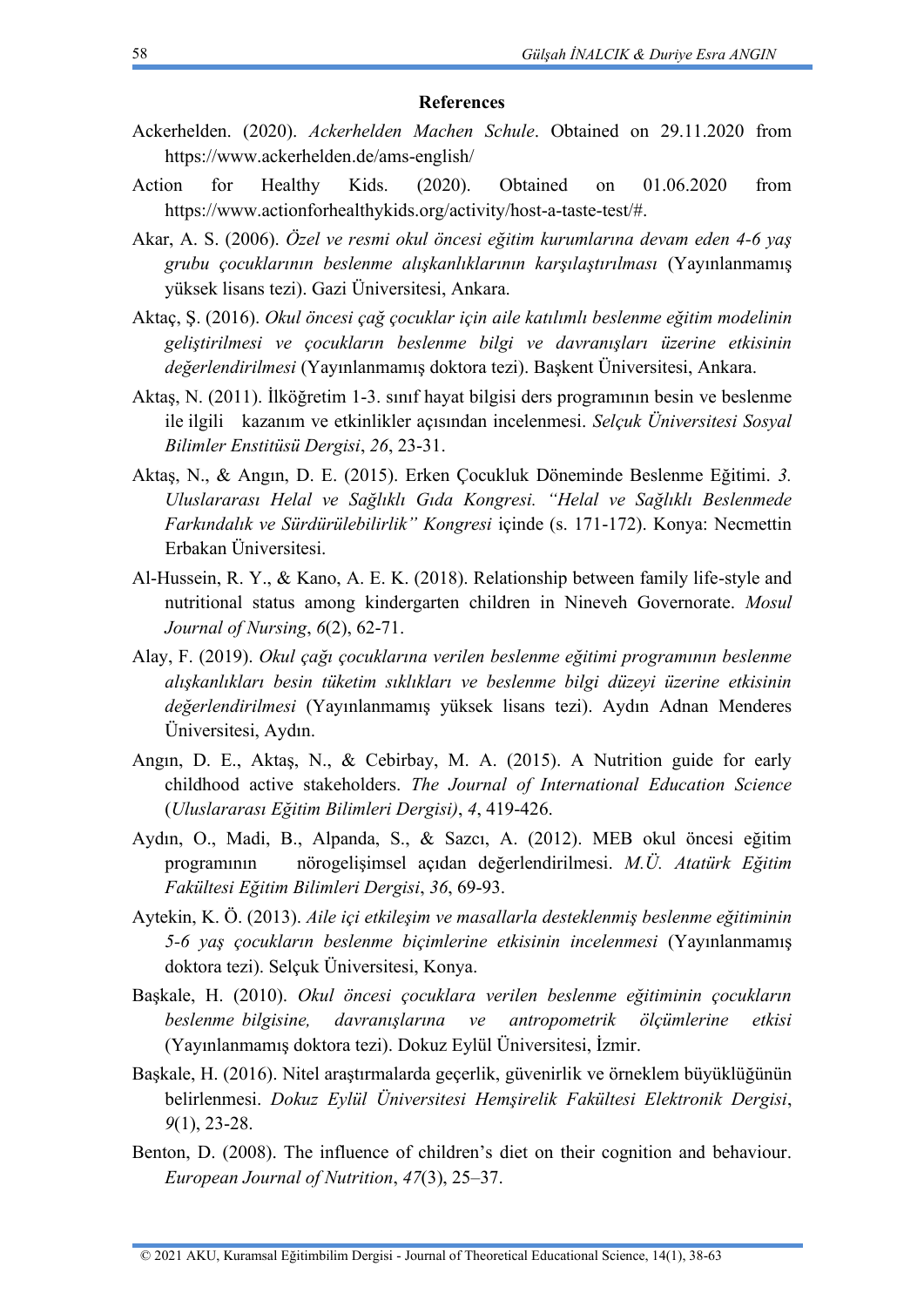- Food and Agriculture Organization of the United Nations [FAO]. (2005a). *Nutrition education in primary schools.* Obtained on 15.05.2020 from http://www.fao.org/3/a-a0333e.pdf
- Food and Agriculture Organization of the United Nations [FAO]. (2005b). *Nutrition education in primary schools.* Obtained on 15.05.2020 from <http://www.fao.org/3/a0333e/a0333e01.pdf>
- Carraway-Stage, V., Henson, S. R., Dipper, A., Spangler, H., Ash, S. L., & Goodell, S. (2014). Understanding the state of Nutrition Education in the Head Start classroom: A qualitative approach. *American Journal of Health Education*, *45*(1), 52-62. http://dx.doi.org/10.1080/19325037.2013.853000
- Curriculum Development Council. (2017). *Kindergarten education curriculum guide*. Obtained on 04.06.2020 from https://www.edb.gov.hk/attachment/en/curriculumdevelopment/major-level-of-edu/preprimary/ENG\_KGECG\_2017.pdf.
- Curriculum Pentru Educatia Timpurie Romania. (2019). Obtained on 29.11.2020 from https://www.edu.ro/sites/default/files/Curriculum%20ET\_2019\_aug.pdf
- Dazeley, P., & Houston-Price, C. (2015). Exposure to foods' non-taste sensory properties. A nursery intervention to increase children's willingness to try fruit and vegetables. *Appetite*, *84*, 1–6. http://dx.doi.org/10.1016/j.appet.2014.08.040.
- de Vlieger, N., Riley, N., Miller, A., Collins, C. E., & Bucher, T. (2018). Nutrition Education in the Australian New South Wales primary school curriculum: An exploration of time allocation, translation and attitudes in a sample of teachers. *Health Promotion Journal of Australia*, *30*(1), 94-101. http://dx.doi.org/10.1002/hpja.188
- Demiriz, S., & Özgen, L. (2019). Çocukların sebze ve meyve tüketim durumu: Anne ve çocuk görüşleri. *Gazi Üniversitesi Gazi Eğitim Fakültesi Dergisi*, *39*(2), 681-701.
- Diab, S. S. E. M. (2015). Effect of nutritional guideline for kindergarten teachers on healthy physical growth of preschool children. *IOSR Journal of Research & Method in Education*, *5*(4), 17-25. http://dx.doi.org/10.9790/7388-05411725
- Eğitim Bilişim Ağı (EBA). (2020a). *Etkinlik Havuzu Neden Oluşturuldu?*. 05.04.2020 tarihinde http://okuloncesi.eba.gov.tr/Haber/Detay/2 adresinden alınmıştır.
- Eğitim Bilişim Ağı (EBA). (2020b). *Etkinlik Kitabının Özellikleri Nelerdir?*. 05.04.2020 tarihinde http://okuloncesi.eba.gov.tr/Haber/Detay/3# adresinden alınmıştır.
- Franciscato, S. J., Janson, G., Machado, R., Lauris, J. R. P., Andrade, S. M. J., & Fisberg, M. (2019). Impact of the Nutrition Education program Nutriamigos® on levels of awareness on healthy eating habits in school-aged children. *J Hum Growth Dev*, *29*(3), 390-402. https://doi.org/10.7322/jhgd.v29.9538
- Healthy Eating Guidelines. (2004). Obtained on 15.05.2020 from [https://www.education.sa.gov.au/sites/default/files/healthy\\_eating\\_guidelines.pdf?v](https://www.education.sa.gov.au/sites/default/files/healthy_eating_guidelines.pdf?v=1465356381) [=1465356381.](https://www.education.sa.gov.au/sites/default/files/healthy_eating_guidelines.pdf?v=1465356381)
- Her, E. (2010). Development of practical dietary education textbook and teaching manual in elementary school students. *Korean Journal of Community Nutrition*, *15*(5), 636-647.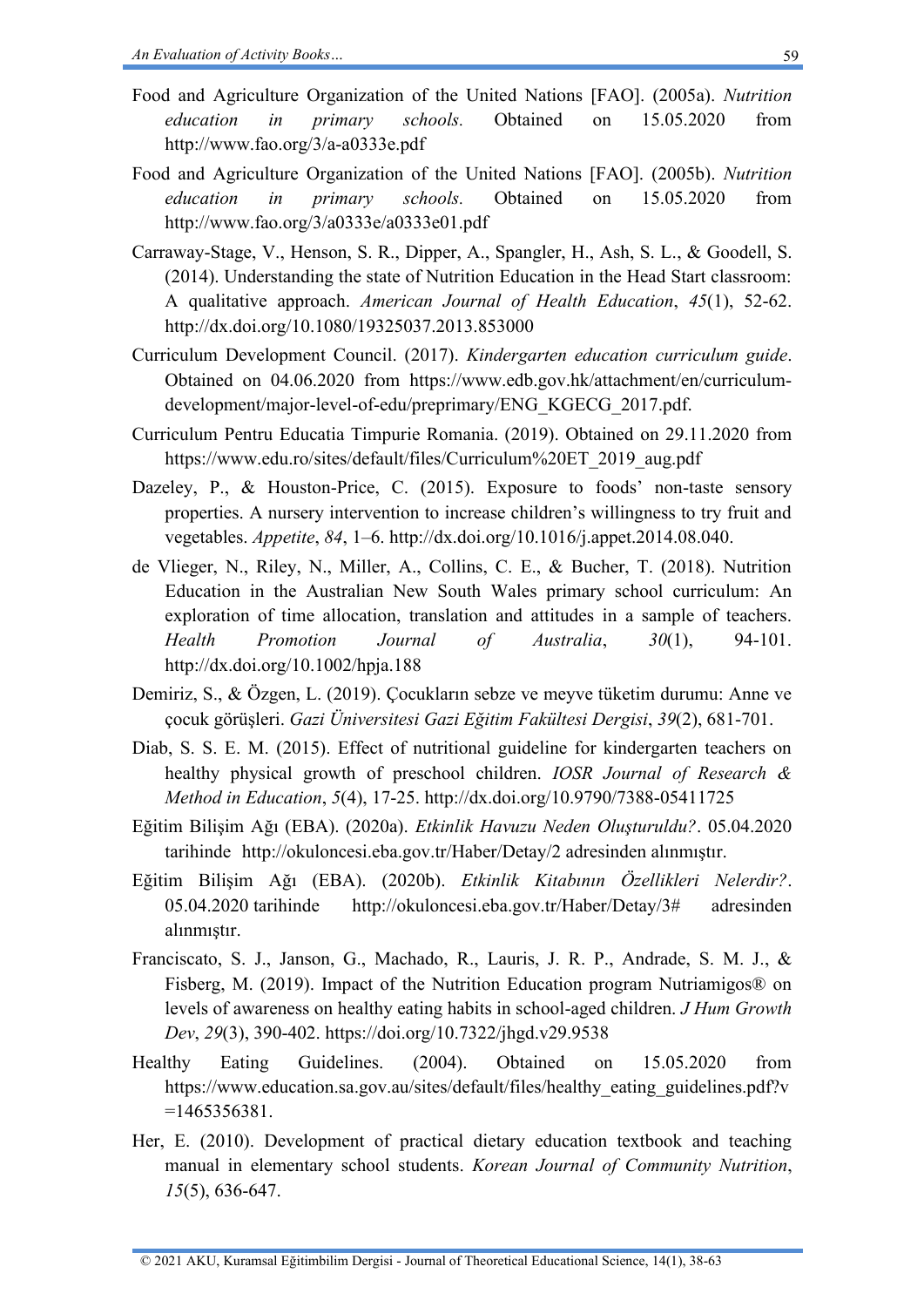- Hu, C., Ye, D., Li, Y., Huang, Y., Li, L., Gao, Y., & Wang, S. (2008). Evaluation of a kindergarten-based nutrition education intervention for pre-school children in China. *Public Health Nutrition*, *13*(2), 253–260. http://dx.doi.org/10.1017/S1368980009990814
- Ilaş, S. (2015). Nutritional education in kindergarten An analysis of the Romanian preschool curriculum. *Revista de Științe ale Educației*, *31*(1), 62-72.
- Kabacık, S. Ç., & Gül, E. B. (2016). Anasınıfına devam eden çocukların sebzelere ilişkin tepkilerinin incelenmesi: Proje yaklaşımı örneği. *Kastamonu Education Journal*, *24*(5), 2323-2334.
- Kandır, A., & Türkoğlu, D. (2015). MEB 2013 Okul Öncesi Eğitim Programının müzikal becerilerin gelişimi yönünden değerlendirilmesi. *Hacettepe University Faculty of Health Sciences Journal*, *2*, 339-350.
- Karaoğlu, N., & Samur, G. E. (2017). *Anne Çocuk Beslenmesi.* Ankara: Pegem.
- Kartal, H., & Güner, F. (2017). Okul öncesi eğitim programı etkinlik kitabındaki etkinliklerin ses bilgisi farkındalığı açısından incelenmesi. *Journal of Mother Tongue Education,* 5(1), 14-30.
- Kerkez, F. İ. (2018). 4-5 yaş çocukların sağlıklı besin bilgisi ve tercihinin incelenmesi. *E-Journal of International Educational Researches, 9*(3), 47-59. http://dx.doi.org/10.19160/ijer.405535
- Kobak, C., & Pek, H. (2015). Okul öncesi dönemde (3-6 yaş) ana çocuk sağlığı ve anaokulundaki çocukların beslenme özelliklerinin karşılaştırılması. *Hacettepe University Journal of Education, 30*(2), 42-55.
- Kocalar, E. (2019). *2013 Okul Öncesi Eğitim Programının karakter eğitimi açısından değerlendirilmesi* (Yüksek lisans tezi). Gaziantep Üniversitesi, Gaziantep.
- Köroğlu, S. (2009). *Okul öncesi dönem 4-6 yaş arası çocuklarda aileden kaynaklanan beslenme bozukluklarının incelenmesi* (Yayınlanmamış yüksek lisans tezi). Selçuk Üniversitesi, Konya.
- Küçükkömürler, S. (2015). Okul öncesi dönemde çocuğun beslenmesi (1-6 yaş). *Anne ve çocuk beslenmesi* içinde (ss.185 -191). Ankara: Pegem Yayıncılık.
- Liu, H., Xu, X., Liu, D., Rao, Y., Reis, C., Sharma, M., ... & Zhao, Y. (2018). Nutritionrelated knowledge, attitudes, and practices (KAP) among kindergarten teachers in Chongqing, China: A cross-sectional survey. *International Journal of Environmental Research and Public Health*, *15*(4), 615.
- Lynch, M. (2014). Developing long-term healthy eating behaviours in Canadian Kindergarten Curricula. *Revue PhénepS/Phenex Journal*, *6*(2), 1-28.
- Marotz, L. R. (2012). *Health, Safety, and Nutrition for the Young Child*. Wadsworth, Cengage Learning. Obtained on 15.04.2020 from [https://college.cengage.com/early\\_childhood\\_education/course360/health\\_safety\\_a](https://college.cengage.com/early_childhood_education/course360/health_safety_and_nutrition_1111942250/ebook/marotz_1111298378_ch01.pdf) [nd\\_nutrition\\_1111942250/ebook/marotz\\_1111298378\\_ch01.pdf](https://college.cengage.com/early_childhood_education/course360/health_safety_and_nutrition_1111942250/ebook/marotz_1111298378_ch01.pdf)
- Matvienko, O. (2007). Impact of a Nutrition Education Curriculum on Snack Choices of Children Ages Six and Seven Years. *Journal of Nutrition Education and Behaviour*, *39*(5), 281-285. http://dx.doi.org/10.1016/j.jneb.2007.01.004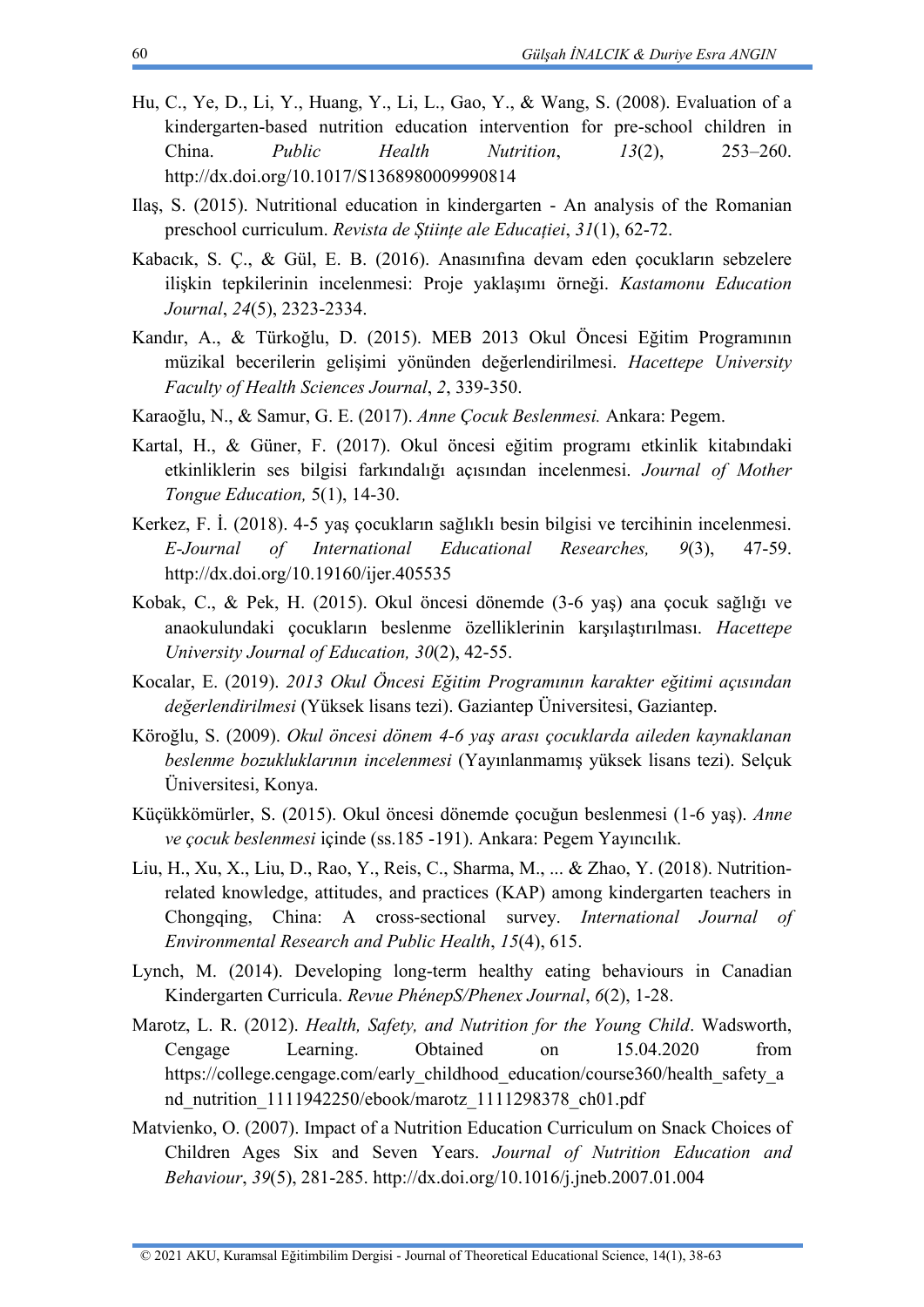- Merdol, T. K. (2008). *Okul Öncesi Dönem Çocuklarının Beslenmesi*. 15.04.2020 tarihinde https://sbu.saglik.gov.tr/Ekutuphane/kitaplar/A%2010.pdf adresinden edinilmiştir.
- Milli Eğitim Bakanlığı [MEB]. (2013a). *Okul Öncesi Eğitim Programı*. 20.03.2020 tarihinde <https://tegm.meb.gov.tr/dosya/okuloncesi/ooproram.pdf> adresinden edinilmiştir.
- Milli Eğitim Bakanlığı [MEB]. (2013b). *Okul Öncesi Eğitim Programı Etkinlik Kitabı*. 20.03.2020 tarihinde <http://tegm.meb.gov.tr/dosya/okuloncesi/okuloncesietkinlikkitabi.pdf> adresinden edinilmiştir.
- Milli Eğitim Bakanlığı Dijital Eğitim Platformu Eğitim Bilişim Ağı (EBA) *Öğretmenler için Okul Öncesi Etkinlik Kitabı*. (2018). 20.03.2020 tarihinde [http://www.eba.gov.tr](http://www.eba.gov.tr/) adresinden edinilmiştir.
- Musaoğlu, E. B. (2012). *MEB 36-72 aylık çocuklar için okul öncesi eğitim programının (2006) çocuk hakları açısından incelenmesi* (Yayınlanmamış yüksek lisans tezi). Ankara Üniversitesi, Ankara.
- Nguyen, K. A., de Villiers, A., Fourie, J. M., Bourne, L. T., & Hendricks, M. K. (2013). The Feasibility of Implementing Food-based Dietary Guidelines in the South African Primary-School Curriculum. *Public Health Nutrition*, *18*(1), 167-175. http://dx.doi.org/10.1017/S1368980013003194
- Obalı, H. (2009). *Okulöncesi eğitimi almakta olan altı yaş grubu çocuklarına verilen proje yaklaşımıyla beslenme eğitimin beslenme bilgi düzeyine etkisi* (Yüksek lisans tezi). Selçuk Üniversitesi, Konya.
- Ocak, I., Duban, N., & Yağıcı, G. (2016). İlkokul öğrencilerinin kişisel bakım, temizlik ve beslenme ile ilgili görüşleri. *Atatürk Üniversitesi Sosyal Bilimler Enstitüsü Dergisi*, *20*(4), 1249-1263.
- Oğuz, Ş. (2011). *Konya il merkezinde okulöncesi eğitim kurumlarına devam etmekte olan 60-72 aylık çocukların beslenme alışkanlıkları* (Yayınlanmamış yüksek lisans tezi). Selçuk Üniversitesi, Konya.
- "Okul Öncesi ve Okul Çağı Çocuklara Yönelik Beslenme Önerileri ve Menü Programları" Türkiye Halk Sağlığı Kurumu Yayın No: 915, Ankara 2013.
- Özcan, B. A. (2019). *Doğrudan veya dolaylı verilen beslenme eğitiminin çocukların beslenme durumlarına etkisi* (Yayınlanmamış doktora tezi). Başkent Üniversitesi, Ankara.
- Perera, T., Frei, S., Frei, B., Wong, S. S., & Bobe, G. (2015). Improving nutrition education in U.S. elementary schools: Challenges and opportunities. *Journal of Education and Practice*, *6*(30), 41–50.

Proclamation of the Ministry of Education and Human Resources Development. (2007). Obtained on 05.06.2020 from [http://ncm.gu.se/media/kursplaner/andralander/koreaforskola.pdf.](http://ncm.gu.se/media/kursplaner/andralander/koreaforskola.pdf)

Skolverket. (2020). Obtained on 24.05.2020 from https://www.skolverket.se/undervisning/forskolan/laroplan-for-forskolan/laroplanlpfo-18-for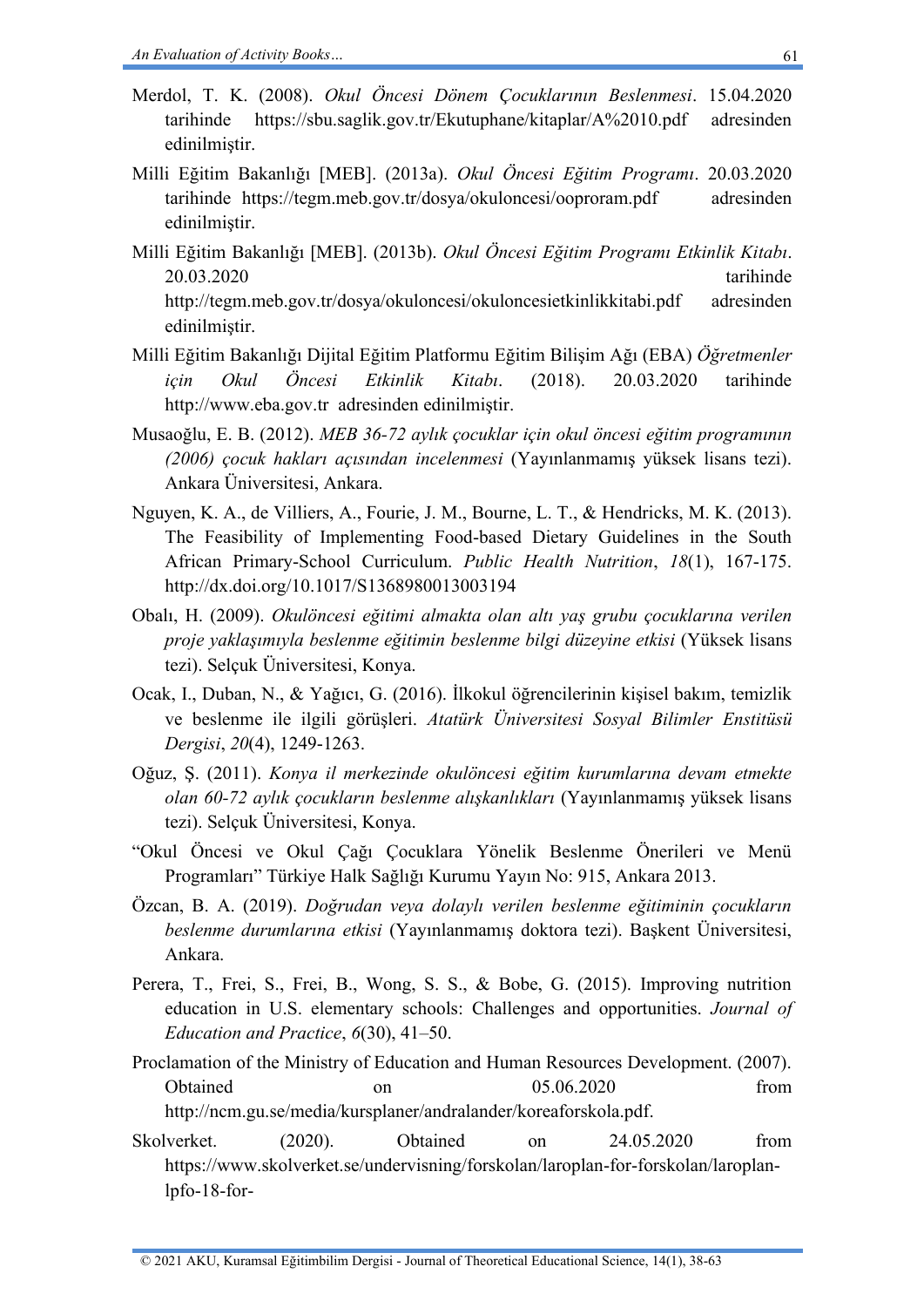forskolan?url=1530314731/compulsorycw/jsp/curriculum.htm?tos=fsk&sv.url=12 189c87ae1623366ff371f3f.

- Sönmez, S., & Seyhan, G. B. (2016). Meb 2013 Okul Öncesi Eğitim Programının sağlık kavramı açısından incelenmesi. *Turkish Online Journal of Qualitative Inquiry (TOJQI), 7*(1), 146-174.
- Şenturan, B. (2017). *Okul öncesi dönem çocuklarına matematik eğitimi içerikli beslenme eğitimi verilmesinin yeterli ve dengeli beslenme bilgisine etkisi* (Yüksek lisans tezi). Necmettin Erbakan Üniversitesi, Konya.
- Tayar, M., Korkmaz, N. M., & Özkeleş, E. (2017). Beslenme ve sağlık. *Beslenme ilkeleri* içinde (ss. 1-21). Bursa: Dora.
- T.C. Halk Sağlığı Genel Müdürlüğü. (2020a). 26.05.2020 tarihinde https://hsgm.saglik.gov.tr/tr/okul-sagligi/liste/okul-beslenme-ve-fiziksel-aktiviteegitim-materyalleri.html adresinden edinilmiştir.
- T.C. Halk Sağlığı Genel Müdürlüğü. (2020b). 26.05.2020 tarihinde <https://hsgm.saglik.gov.tr/tr/beslenme/okul-oncesi-saglikli-beslenme.html> adresinden edinilmiştir.
- T.C. Sağlık Bakanlığı (2014). Türkiye Beslenme ve Sağlık Araştırması 2010: Beslenme durumu ve alışkanlıklarının değerlendirilmesi sonuç raporu, Sağlık Araştırmaları Genel Müdürlüğü, Sağlık Bakanlığı, [https://hsgm.saglik.gov.tr/depo/birimler/saglikli-beslenme-hareketli-hayat](https://hsgm.saglik.gov.tr/depo/birimler/saglikli-beslenme-hareketli-hayat-db/Yayinlar/kitaplar/diger-kitaplar/TBSA-Beslenme-Yayini.pdf)[db/Yayinlar/kitaplar/diger-kitaplar/TBSA-Beslenme-Yayini.pdf.](https://hsgm.saglik.gov.tr/depo/birimler/saglikli-beslenme-hareketli-hayat-db/Yayinlar/kitaplar/diger-kitaplar/TBSA-Beslenme-Yayini.pdf) 20.04.2020
- Tepe, E. (2010). *Okul öncesi kurumlarındaki çocukların ailelerinin ve öğretmenlerinin çocuk beslenmesine ilişkin görüşleri* (Yayınlanmamış yüksek lisans tezi). Afyon Kocatepe Üniversitesi, Afyonkarahisar.
- The Nutrition Education Resource Guide for California Public Schools, Kindergarten Through Grade Twelve. (2017). [e-book version] https://www.cde.ca.gov/ls/nu/he/documents/nergcomplete.pdf
- Tuğluk, M. N., & Özkan, B. (2019). MEB 2013 Okul Öncesi Eğitim Programının 21. yüzyıl becerileri açısından analizi. *Journal of Primary Education*, *1*(4), 29-38.
- "Türkiye Beslenme Rehberi [TÜBER] 2015", "T.C. Sağlık Bakanlığı Yayın No: 1031, Ankara 2016."
- "Türkiye Çocukluk Çağı (İlkokul 2. Sınıf Öğrencileri) Şişmanlık Araştırması COSI-TUR 2016" Sağlık Bakanlığı, Halk Sağlığı Genel Müdürlüğü, Milli Eğitim Bakanlığı, Dünya Sağlık Örgütü Avrupa Bölge Ofisi, Sağlık Bakanlığı Yayın No: 1080, Ankara 2017
- "Türkiye Sağlıklı Beslenme ve Hareketli Hayat Programı" Sağlık Bakanlığı, Halk Sağlığı Genel Müdürlüğü, Sağlık Bakanlığı Yayın No: 773, Ankara 2019.
- USDA Food and Nutrition Service. (2020). Obtained on 01.06.2020 from [https://www.fns.usda.gov/tn/discover-myplate-nutrition-education](https://www.fns.usda.gov/tn/discover-myplate-nutrition-education-kindergarten#anchor1)[kindergarten#anchor1.](https://www.fns.usda.gov/tn/discover-myplate-nutrition-education-kindergarten#anchor1)
- Uzakgiden, D. (2015). *Okul öncesi eğitime devam eden çocukların beslenme algılarının incelenmesi* (Yayınlanmamış yüksek lisans tezi). Ege Üniversitesi, İzmir.